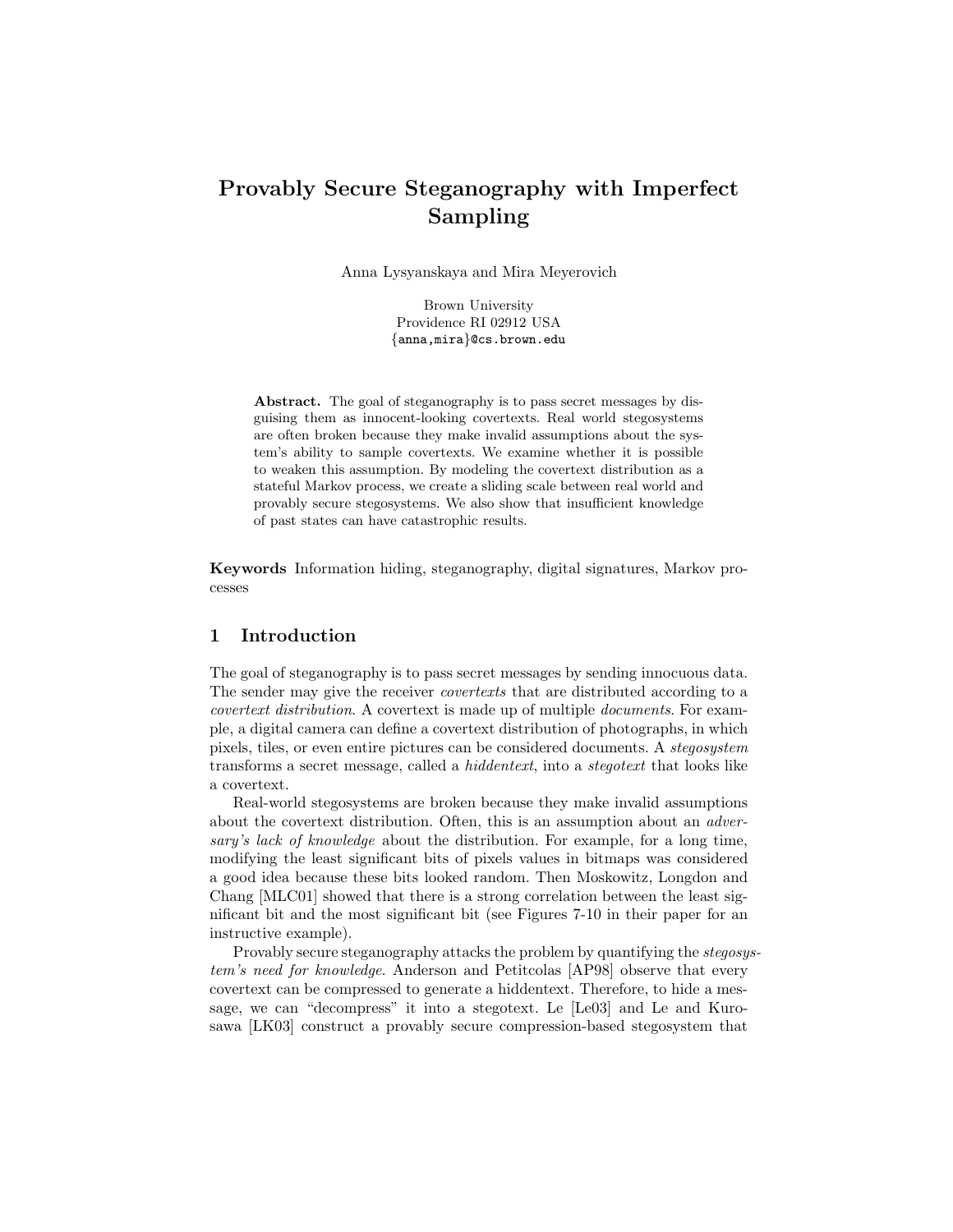assumes both the sender and receiver know the covertext distribution exactly. Independently, Sallee [Sal03] implemented a compression-based stegosystem for JPEG images that lets the sender and receiver estimate the covertext distribution. Compression-based schemes need to know the exact probability of every possible covertext.

Cachin [Cac98] proposed using rejection-sampling to generate stegotexts that look like covertexts. A publicly known hash function assigns a bit value to documents. To send one bit, the stegosystem samples from the covertext distribution until it selects a document that evaluates to the message XOR  $K$ , where  $K$  is a session key both parties derive from their shared secret key. Sending multiple bits requires stringing several documents together. Cachin's scheme is secure if the hash function is unbiased. Because the stegosystem only needs to be able to sample from the covertext distribution, it is known as a *black-box* stegosystem. This paper examines the nature of the black-box required for steganography.

Hopper, Langford and von Ahn [HLvA02] improve on Cachin's results. They give the first rigorous definition of steganographic security by putting it in terms of computational indistinguishability from the covertext distribution. Their stegosystem uses Cachin's rejection-sampling technique, but generalizes it to be applicable to any distribution, assuming it  $(1)$  has sufficient entropy and  $(2)$  can be sampled perfectly based on prior history. Reyzin and Russell [RR03] improve the robustness and efficiency of the Hopper et al. scheme. Von Ahn and Hopper [vAH04] create a public-key provably secure stegosystem and Backes and Cachin [BC05] and Hopper [Hop05] consider chosen covertext attacks. Despite these improvements, the two assumptions necessary for provably secure steganography remain in the literature. The entropy assumption appears inherent to the problem. We address the possibility of weakening the sampling assumption.

Some prior work focuses on the performance measures of black-box stegosystems. In particular, there is the rate of a stegosystem, which measures how many bits of the message you can pack per document transmitted. There is also the query complexity per document which measures how many times you need to query the sampler in order to create a document of the stegotext. Notably, Dedic et al. [DIRR05] showed that if the rate is  $w$ , then the query complexity per document is  $2^w$ . We do not worry about query complexity, but rather about the very nature of the sampler at the disposal of a stegosystem, so the underlying question is very different.

Black-box stegosystems [Cac98,HLvA02,RR03,vAH04,BC05,Hop05] assume that they have access to an adaptive sampler. The sampler must be able to take an arbitrary history of documents as input and output a document distributed according to the covertext distribution conditioned on the prior history. For example, if our covertext distribution consists of images of teddy-bears, and each document is an  $8 \times 8$  pixel tile, then the sampler's input is the first  $k - 1$ tiles of the image (say, the ears of the teddy bear), and the output is the  $k^{th}$ tile of the image (say, the nose). The stegosystem needs to be able to query the sampler multiple times on the same input: it continues to sample until it gets a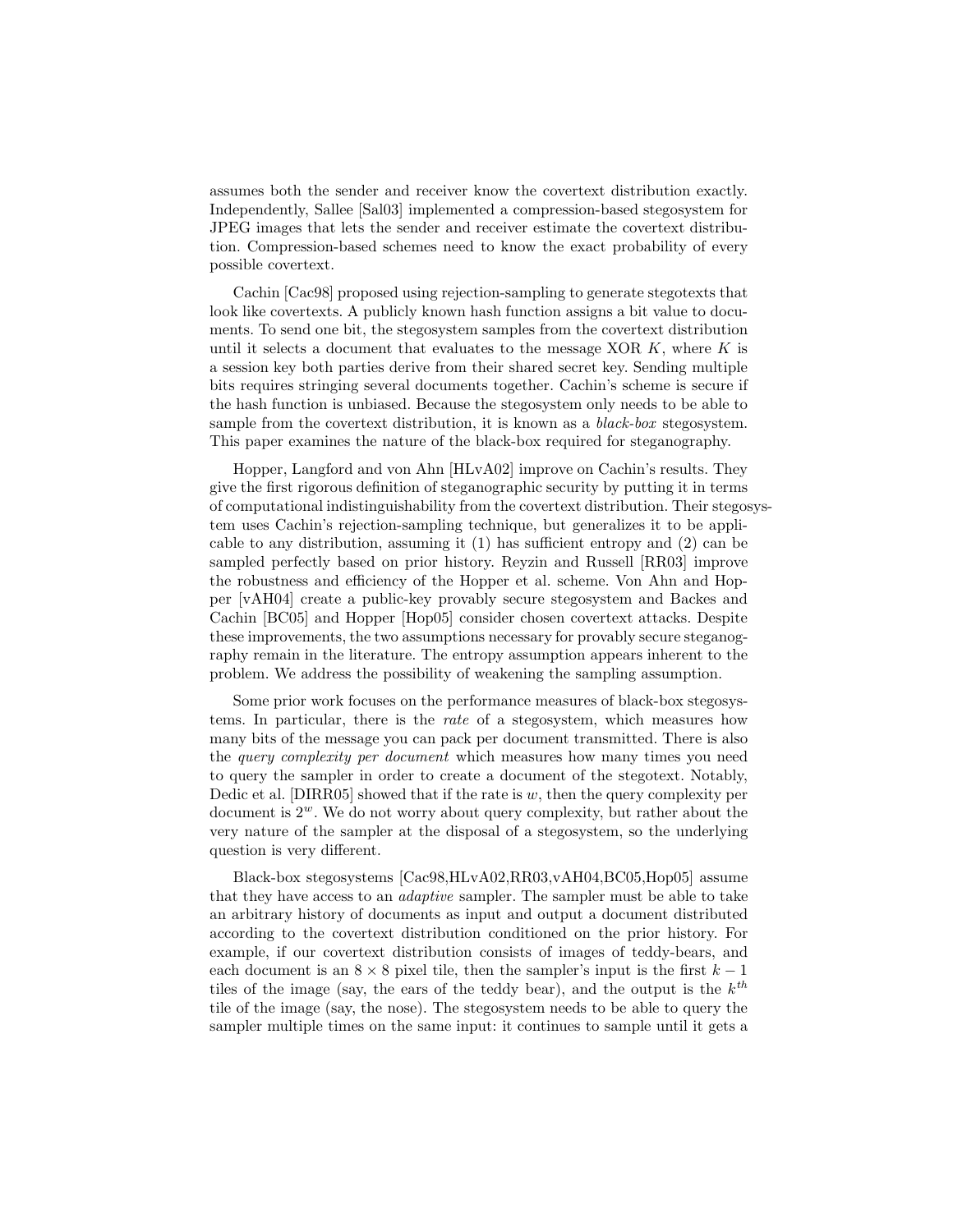document that corresponds to the message it wants to hide. The sampler must output many noses that correspond to the same set of ears.

Sampling teddy-bear noses based on teddy-bear ears is an absurd example. We use it because in the real world there are no known naturally occuring distributions that can be sampled based on history. <sup>1</sup> Our work examines whether accurate adaptive sampling is really neccessary. We come to the somewhat unsurprising conclusion that a stegosystem must assume that the sampler it uses is accurate. Our chief contribution is to examine what it really means to have a bad sampler.

There are many ways to characterize the abilities of a sampler. It can be contextual: given documents  $d_i, \ldots, d_{j-1}, d_{j+1}, \ldots, d_k$ , it produces possible values for  $d_i$ . A special case of a context sampler is a history-based sampler: given  $d_i, \ldots, d_{j-1}$ , it produces possible values for  $d_j$ . Since history-based samplers are sufficient for secure steganography, we limit our examination to those. Past experience has shown that stegosystems are broken when there is a statistical correlation between documents of the covertext distribution. For example, the least-significant and most-significant bits in a bitmap are correlated, which leads to Moskowitz et al's [MLC01] attack. Therefore, a history-based sampler might make a mistake when it does not consider some of the history (usually, due to either ignorance or memory and computational limitations). This means we can characterize a history-based sampler by the length of history it considers. We call a sampler that considers only some of the history a semi-adaptive sampler, while one that ignores the history entirely is called *non-adaptive*.

Some samplers may be limited by the number of times they can be queried on the same input. For example, Hopper et al [HLvA02] point out that human beings have difficulty generating multiple independent samples of e-mails on the same topic. The distribution of the output of the sampler and the covertext distribution may gradually (or even sharply) diverge after several draws. This problem can be analyzed in terms of query complexity, which is discussed in [DIRR05]. We do not consider it further.

Semi-adaptive samplers lead us naturally to consider Markov processes. Suppose the actual covertext distribution is  $D$ . The distribution  $D'$  from which a semi-adaptive sampler draws is a Markov process. Since a stegosystem approximates the distribution it samples, security requires that  $D$  and  $D'$  are sufficiently close. We introduce the concept of an  $\alpha$ -memoryless distribution, a distribution that is computationally indistinguishable from some Markov process of order  $\alpha$ . We design the definition of  $\alpha$ -memorylessness so that it is necessary and sufficient for secure black-box steganography with semi-adaptive sampling.

We have three results:

1. We analyze what happens to the von Ahn and Hopper public key stegosystem [vAH04] when the sampler only considers the last  $\alpha$  documents of the history. We calculate how inaccuracy in the sampler translates into insecurity

<sup>&</sup>lt;sup>1</sup> Artificial distributions, such as the output of randomized algorithms and encryption functions, can be sampled perfectly. However, they tend to arouse suspicion, thus making them unsuitable for steganography.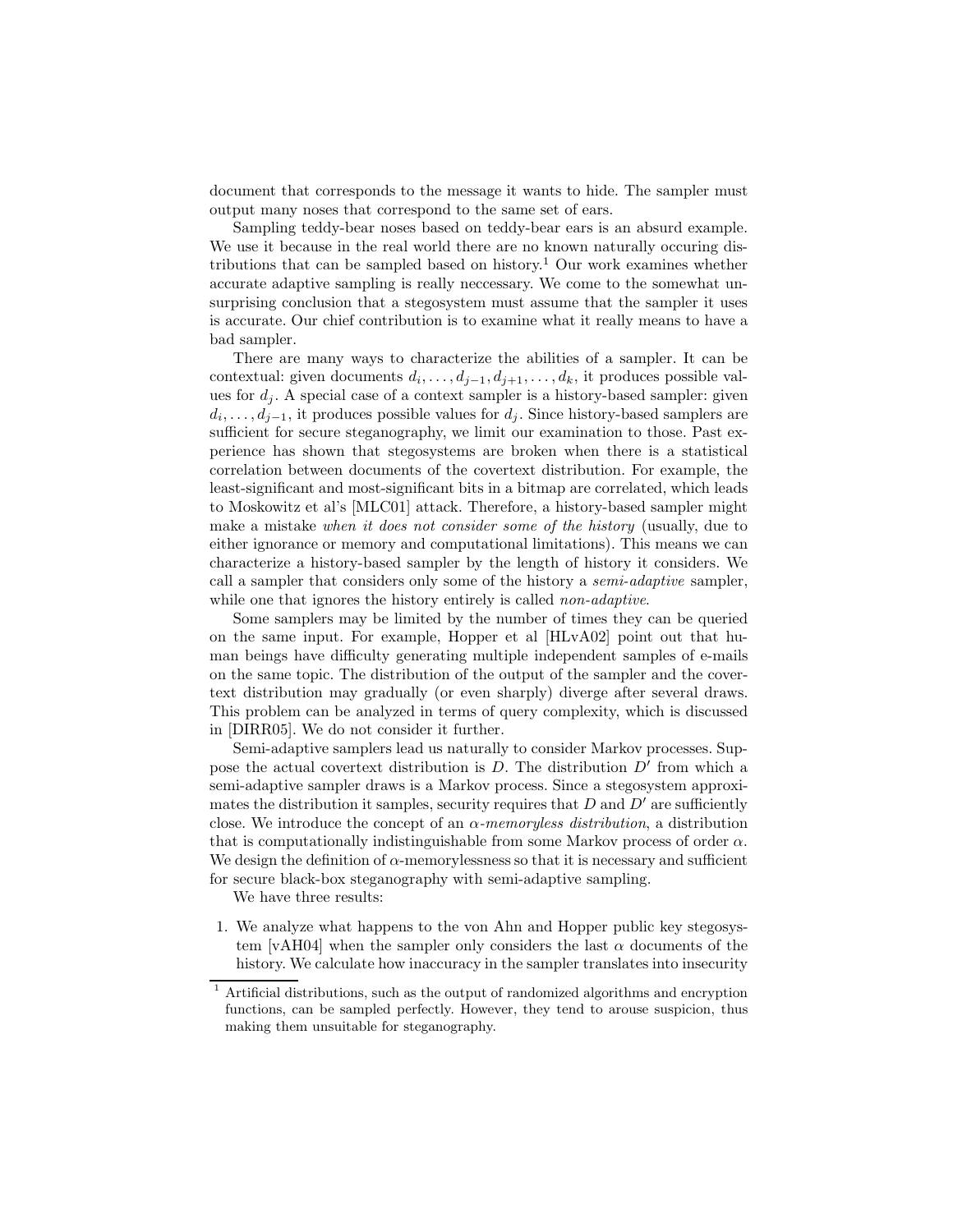in the stegosystem. Our results show that assuming the covertext distribution is  $\alpha$ -memoryless is necessary and sufficient for maintaining security.

- 2. We analyze the security of non-adaptive black-box stegosystems. Independently, <sup>2</sup> Petrowski et al. [PKSM] implemented a non-adaptive stegosystem for JPEG images, giving empirical evidence that memoryless distributions exist and can be used for secure steganography.
- 3. We construct a pathological  $\alpha$ -memoryless high-entropy distribution for which black-box steganography is infeasible if the stegosystem's sampler considers only the last  $\alpha - 1$  documents of the history (under the discrete logarithm assumption). An efficient adversary can detect any attempt at covert communication with overwhelming probability.

Organization: Section 2 presents notation and definitions. Section 3 analyzes the von Ahn and Hopper stegosystem [vAH04] in the context of semi-adaptive sampling. Section 4 examines non-adaptive stegosystems. Section 5 constructs a pathological covertext distribution for which black-box steganography is infeasible. Section 6 concludes. We have omitted some of the proofs; they can be found in the full paper [LM05].

# 2 Notation

We call a function  $\nu: \mathbb{N} \to (0, 1)$  negligible if for all  $c > 0$  and for all sufficiently large k,  $\nu(k) < 1/k^c$ .

The hiddentext will always be in  $\{0,1\}^*$ . A covertext is composed of a sequence of documents. Each document comes from the alphabet A; |A| may be exponential. We denote concatenation with the  $\circ$  operator; a string s can be parsed to  $s = s_1 \circ s_2 \circ ... \circ s_n$ , where  $|s| = n$ . The symbol  $\lambda$  denotes the empty string.

Our main results measure the security of stegosystems; we calculate the probability of a stegosystem being broken in terms of the probability of an adversary breaking other cryptographic primitives. The term  $\mathbf{Adv}_{P}^{\mathsf{game}}(A, k)$  refers to the probability of adversary  $A$  breaking the security of primitive  $P$  in the context of a scenario defined by game when the security parameter is  $k$ . For example,  $\mathbf{Adv}_{\mathsf{DSA}}^{\mathsf{sig}}(A, 160)$  is the probability that A forges a 160-bit DSA signature. What we really care about is attacks by an a large class of adversaries, where each class defines the maximum amount of time and other resources an adversary can use. **InSec**<sup>game</sup> (*class*) is the maximum probability that any adversary in *class* can break the security of primitive  $P$  while in the scenario defined by game. For example,  $\text{InSec}_{F}^{\text{owf}}(t, k)$  is the maximum probability of any adversary inverting the one-way function F if it runs in  $t(k)$  time, where k is the security parameter. Therefore, if we say  $3\mathbf{InSec}^{\mathsf{sig}}_{\Sigma}(t,q,k) \leq \mathbf{InSec}^{\mathsf{owf}}_F(t,k)$ , this means that signature scheme  $\Sigma$  is three times as hard to break as one-way function  $F$ .

To define the probability of an attacker winning in a scenario, we need to consider the outcome of several events. The expression  $Pf[e_1, e_2, \ldots, e_n : c]$  is the

<sup>2</sup> We presented preliminary results of this work in August 2004 [LM04].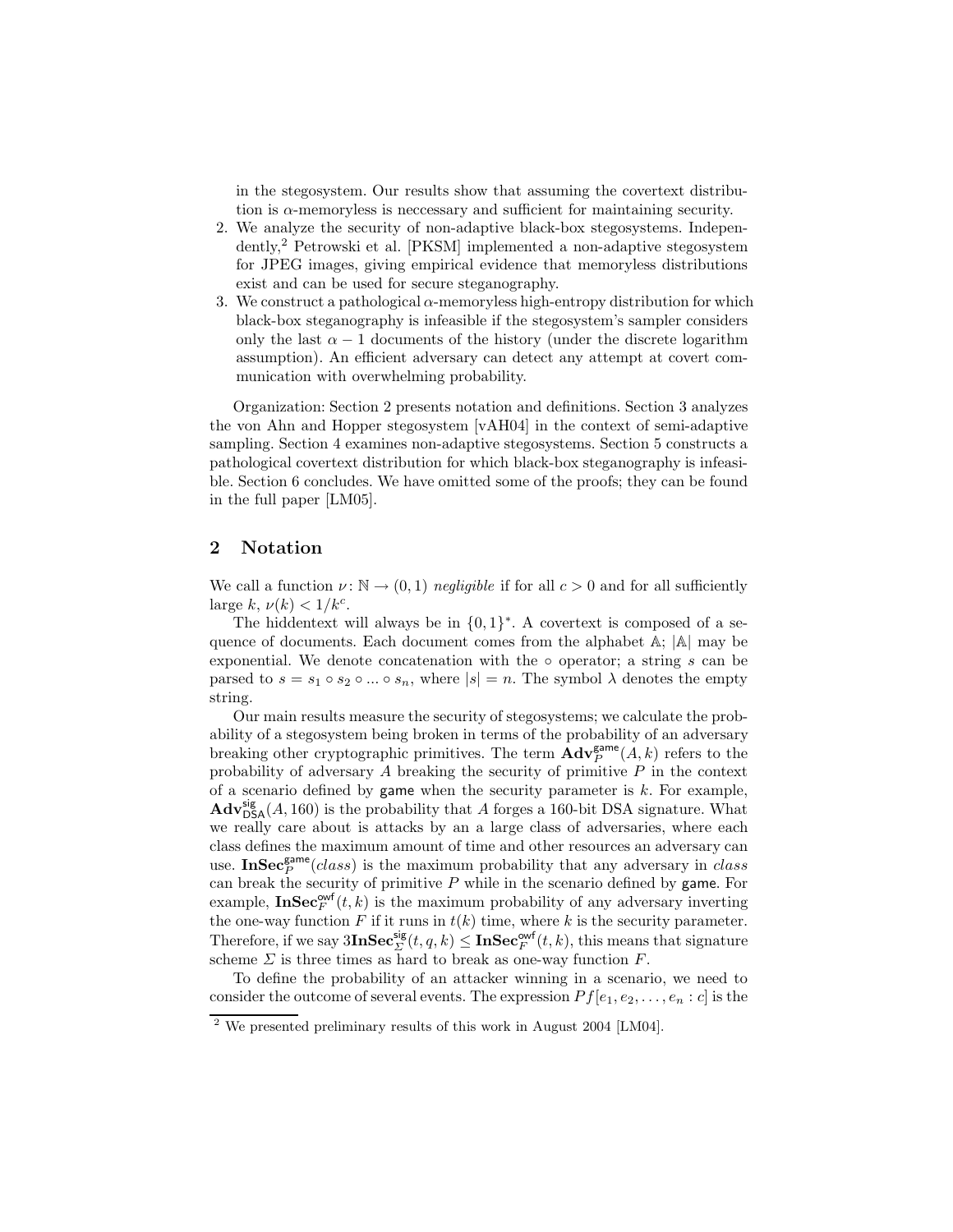probability that condition c holds given that events  $e_1, e_2, \ldots, e_n$  occured (and in that order). For example, let A be some algorithm that takes as input an integer and outputs a single bit. The expression  $Pr[x \leftarrow \mathbb{Z}; b \leftarrow A(x) : b = x \mod 2]$  is the probability that  $b = x \mod 2$ , given that first x was randomly chosen from Z and then b was generated by executing  $A(x)$ . In other words, it is the probability that A correctly calculates  $x \mod 2$  on a randomly chosen integer  $x$ .

We say that a function  $f : \mathbb{A} \to \{0,1\}$  is  $\epsilon$ -biased with respect to distribution D if  $|Pr[d \leftarrow D : f(d) = 0] - 1/2| < \epsilon$ . A  $\epsilon(k)$ -biased function is called an unbiased function if  $\epsilon$  is a negligible function.<sup>3</sup> A covertext distribution that has sufficient minimum entropy for steganography is called *always informative* (see Hopper et al [HLvA02] for details).

We write  $x \leftarrow D\langle h, n \rangle$  to denote sampling n documents from D conditioned on the prior history h;  $D\langle h, n \rangle$  defines a distribution over  $\mathbb{A}^n$ . A semi-adaptive sampler samples one document from the distribution  $D$  conditioned only on the last  $\alpha$  documents of h.  $D^{\alpha}(h, n)$  generates an n-document string by calling a semi-adaptive samper  $n$  times, each time appending the result to  $h$ . When we give a player sampling access to a distribution, we use  $\cdot$  to denote the parameters that the player can pick. For example, the oracle  $D\langle \cdot, 2 \rangle$  samples two documents from D based on a history supplied by the player.

An  $\alpha$ -memoryless distribution is indistinguishable from a Markov process of order  $\alpha$ . (A sequence of random variables  $X_1, \ldots, X_n$  such that for  $\alpha < i \leq n$ , the conditional distribution  $\{X_i \mid X_{i-\alpha}, \ldots, X_{i-1}\}$  is identical to the conditional distribution  $\{X_i \mid X_1, \ldots, X_{i-1}\}\)$  Since we require computational indistinguishability, we parameterize everything by  $k$  (e.g.  $D_k$ , a family of distributions).

**Definition 1** ( $\alpha$ -Memoryless). Let  $D_k$  be a family of distributions indexed by a public parameter k and let  $D_k^{\alpha}$  be the best Markov model of order  $\alpha$  that approximates  $D_k$ . We define the advantage of an adversary A against the Markov model as:

$$
\mathbf{Adv}_{D,\alpha}^{\text{mem}}(A,k) = |Pr[h \leftarrow D_k \langle \lambda, n(k) - 1 \rangle; x \leftarrow D_k^{\alpha} \langle h, 1 \rangle : A(h \circ x) = 1] - Pr[x \leftarrow D_k \langle \lambda, n(k) \rangle : A(x) = 1]|
$$

We let  $\text{InSec}_{D,\alpha}^{\text{mem}}(t, n, k) = \max_{A \in \mathcal{A}(t, n, k)} \text{Adv}_{D,\alpha}^{\text{mem}}(A, k)$ , where  $\mathcal{A}(t, n, k)$  is the set of all adversaries that run in time  $t(k)$  and get a sample  $n(k)$  documents long. We say that  $D_k$  is  $\alpha$ -memoryless if  $\textbf{InSec}_{D,\alpha}^{\text{mem}}(t, n, k) \leq \nu(k)$  for some negligible function  $\nu$ .  $D_k$  is strictly  $\alpha$ -memoryless if  $\textbf{InSec}_{D,\beta}^{\text{mem}}(t, n, k)$  is non-negligible for all  $\beta < \alpha$ .

Remark 1. This property is necessary and sufficient for steganography with semiadaptive sampling.

The following definitions are either standard or come from von Ahn and Hopper [vAH04]. We assume that all adversaries are probabilistic polynomial-time Turing machines. However, the distributions we work with are arbitrary and may act

 $3$  The function f is typically chosen after we fix the distribution (and the security parameter). A universal hash function is often used in practice.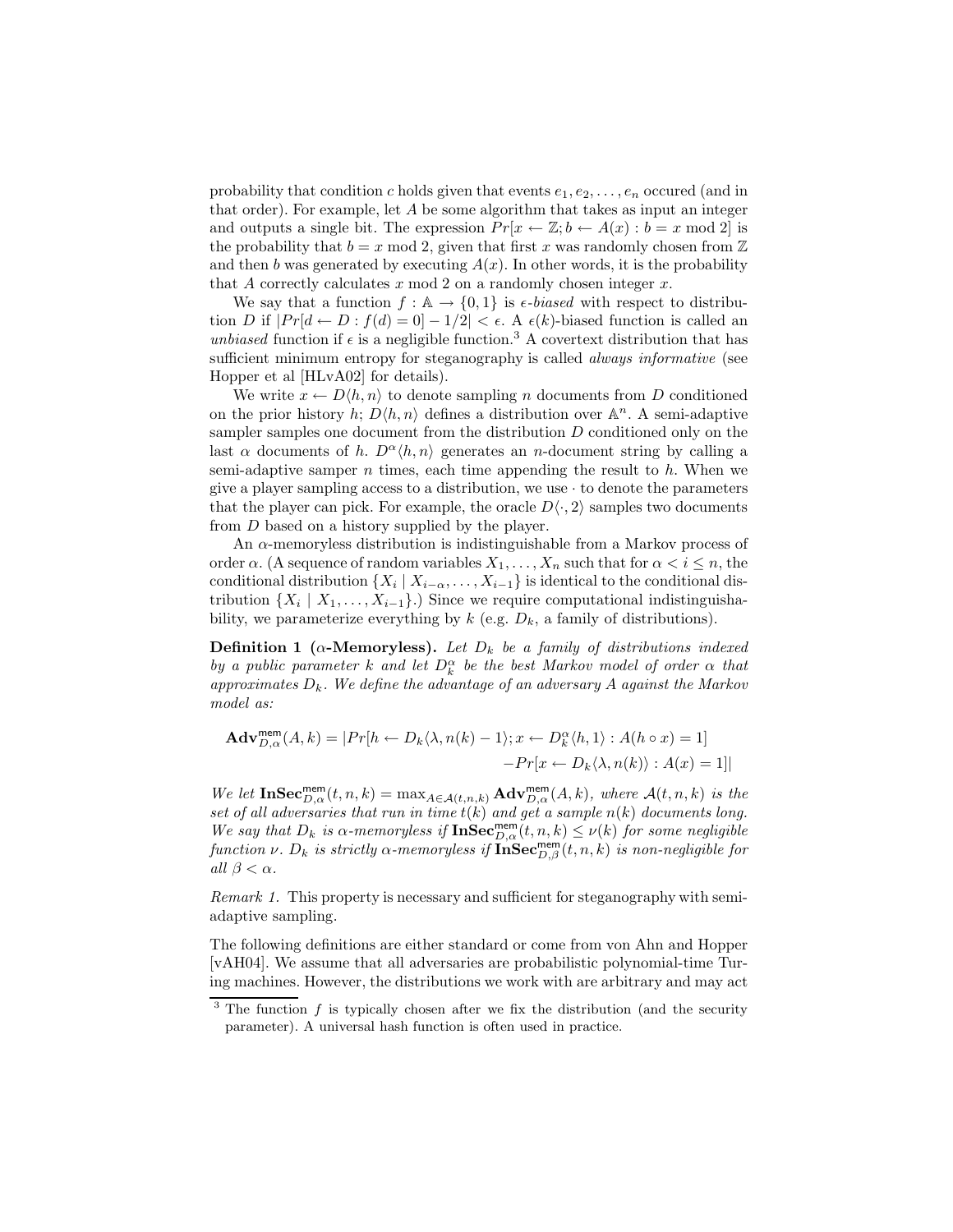as arbitrarily powerful adversaries. For example, someone who can adaptively sample a distribution might be able to use it to calculate discrete logarithms.

We define  $\text{InSec}_{X,Y}^{\text{dist}}(t, n, k)$  as the maximum probability that an adversary can distinguish distribution  $X_k$  from  $Y_k$  if it runs in time  $t(k)$  and gets a  $n(k)$  document long sample. Steganography requires an IND\$-CPA cryptosystem whose ciphertext is indistinguishable from random. **InSec<sup>cpa</sup>** $(t, q, n, k)$  is the insecurity of cryptosystem  $\mathcal E$  against a chosen plaintext attack by an adversary that runs in  $t(k)$  time, makes  $q(k)$  queries and gets responses totaling  $n(k)$  bits (see Hopper et al. [HLvA02] or full paper for details).

The standard specification [vAH04] of a public-key stegosystem is:

Definition 2 (Public Key Stegosystem). A public key stegosystem is the triple  $S = (SG, SE, SD)$ .  $SG(1^k)$  generates a key-pair  $(SK, PK)$ .  $SE(PK, m)$ takes the public key PK and a message  $m \in \{0,1\}^*$ , and returns some stegotext s.  $SD(SK, s)$  takes the secret key SK and stegotext s and returns a hiddentext m. For all  $m \in \{0,1\}^*$ , the probability that  $SD(SK, SE(PK, m))$  fails to recover m should be negligible.

Von Ahn and Hopper [vAH04] define the security of a public-key stegosystem against a chosen hiddentext attack. An adversary A queries an oracle with hiddentexts. The oracle responds either with stegotexts generated by  $SE(PK, \cdot)$ or with covertexts of the appropriate length, generated by  $D^*(\cdot)$ . A should not be able to distinguish the two cases.

Definition 3 (SS-CHA). The advantage of an adversary A against a publickey stegosystem  $S = (SG, SE, SD)$  in a chosen hiddentext attack (CHA) is:

$$
\mathbf{Adv}_{\mathcal{S},D}^{\mathsf{cha}}(A,k) = \left| Pr[PK \leftarrow SG(1^k) : A_k^{SE(PK,:),D} = 1] - Pr[A_k^{D^*(.),D} = 1] \right|
$$

We let  $\text{InSec}_{\mathcal{S},D}^{\text{cha}}(t,q,n,k) = \max_{A \in \mathcal{A}(t,q,n,k)} \text{Adv}_{\mathcal{S},D}^{\text{cha}}(A,k)$  where  $\mathcal{A}(t,q,n,k)$ is the set of all adversaries that run in  $t(k)$  time, make  $q(k)$  queries and get responses totaling  $n(k)$  bits. A stegosystem is considered secure against a chosen hiddentext attack (SS-CHA) if  $\text{InSec}_{S,D}^{\text{cha}}(t, q, n, k) \leq \nu(k)$  for some negligible function ν.

Remark 2. We restrict the usual definition of security. Typically, the adversary is allowed to query the stegosystem with any history and message. In our model, we assume that an adaptive sampler does not exist. A stegosystem that is secure against such an attack is an adaptive sampler (see Hopper [Hop04] Section 3.3.2). We force the adversary to always query the stegosystem with history  $\lambda$  (the empty string).

### 3 Semi-adaptive stegosystem

In this section we examine what happens to the von Ahn and Hopper [vAH04] public-key stegosystem when we replace the adaptive sampling oracle with a semi-adaptive one. We show that if the oracle samples based on the last  $\alpha$  documents of the history, then an  $\alpha$ -memoryless distribution is necessary and sufficent for maintaining security.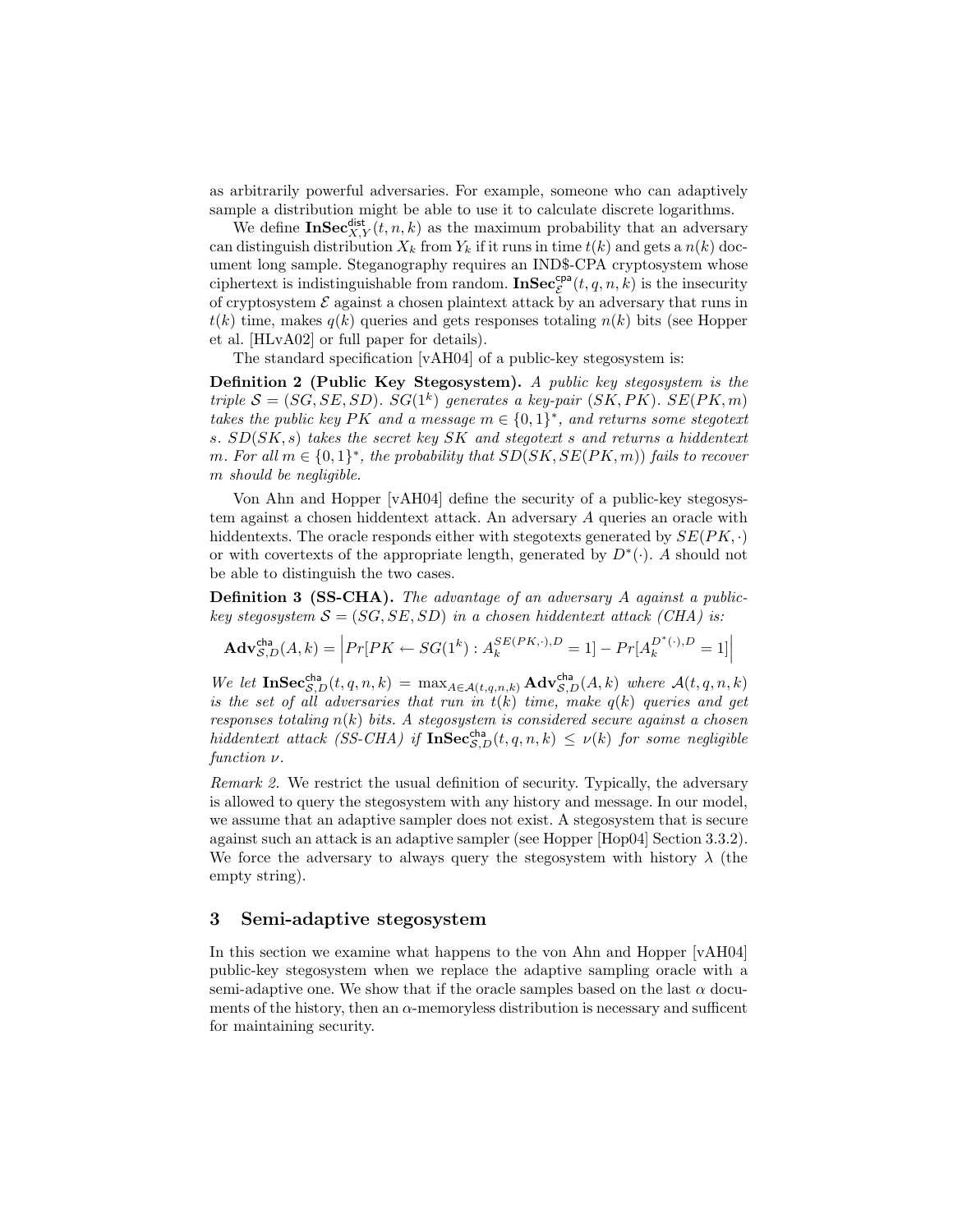### 3.1 The vAH04 Stegosystem with Semi-adaptive Sampling

The von Ahn and Hopper stegosystem [vAH04] (Construction 2 in their paper) is a public-key provably secure stegosystem; See Algorithm 3.1. and 3.2 for the encoding and decoding algorithms (we have modified them slightly to fit our notation). Their stegosystem uses an IND\$-CPA public-key cryptosystem  $\mathcal{E} =$  $(G, E_{PK}, D_{SK})$  and a publicly known function  $f: \Sigma \rightarrow \{0,1\}$  that is  $\epsilon$ -biased with respect to the covertext distribution  $D_k$ . The encoder first encrypts the message using  $E_{PK}$ . Next, for each bit b of ciphertext, the encoder samples the covertext distribution until it gets a document d such that  $f(d) = b$ . The encoder appends all of the resulting documents together to form the stegotext. The decoder extracts the ciphertext by evaluating  $f$  on every document of the stegotext and then decrypts the ciphertext.

```
Algorithm 3.1: Encode
```

```
Input: Public key PK, message m, number of times to sample Tstep 1: Encrypt message
   c \leftarrow E_{PK}(m);
step 2: Stegocode ciphertext
   parse c as c_1 \circ c_2 \circ \dots \circ c_n;
   h \leftarrow \lambda;
   for j \leftarrow 1 to n do
       i \leftarrow 1;
        repeat
             s_i \leftarrow D_k \langle h, 1 \rangle, increment i;
        until f(s_j) = c_j or i > T;
        h \leftarrow h \circ s_j;
   end
   s \leftarrow s_1 \circ s_2 \circ \dots \circ s_n;
return s;
```

| Algorithm 3.2: Decode                                         |  |
|---------------------------------------------------------------|--|
| <b>Input:</b> Secret key $SK$ , stegotext s                   |  |
| step 1: Extract ciphertext                                    |  |
| $c \leftarrow f(s_1) \circ f(s_2) \circ \dots \circ f(s_n)$ ; |  |
| step 2: Decrypt message                                       |  |
| $m \leftarrow D_{SK}(c)$ ;                                    |  |
| return $m$                                                    |  |
|                                                               |  |

For the remainder of Section 3, we will refer to the von Ahn and Hopper stegosystem as  $S = (SG, SE, SD)$  and assume that  $D_k$  is the covertext distribution. We define a length function  $\mathcal{L} : \mathbb{Z} \to \mathbb{Z}$  that calculates the length of a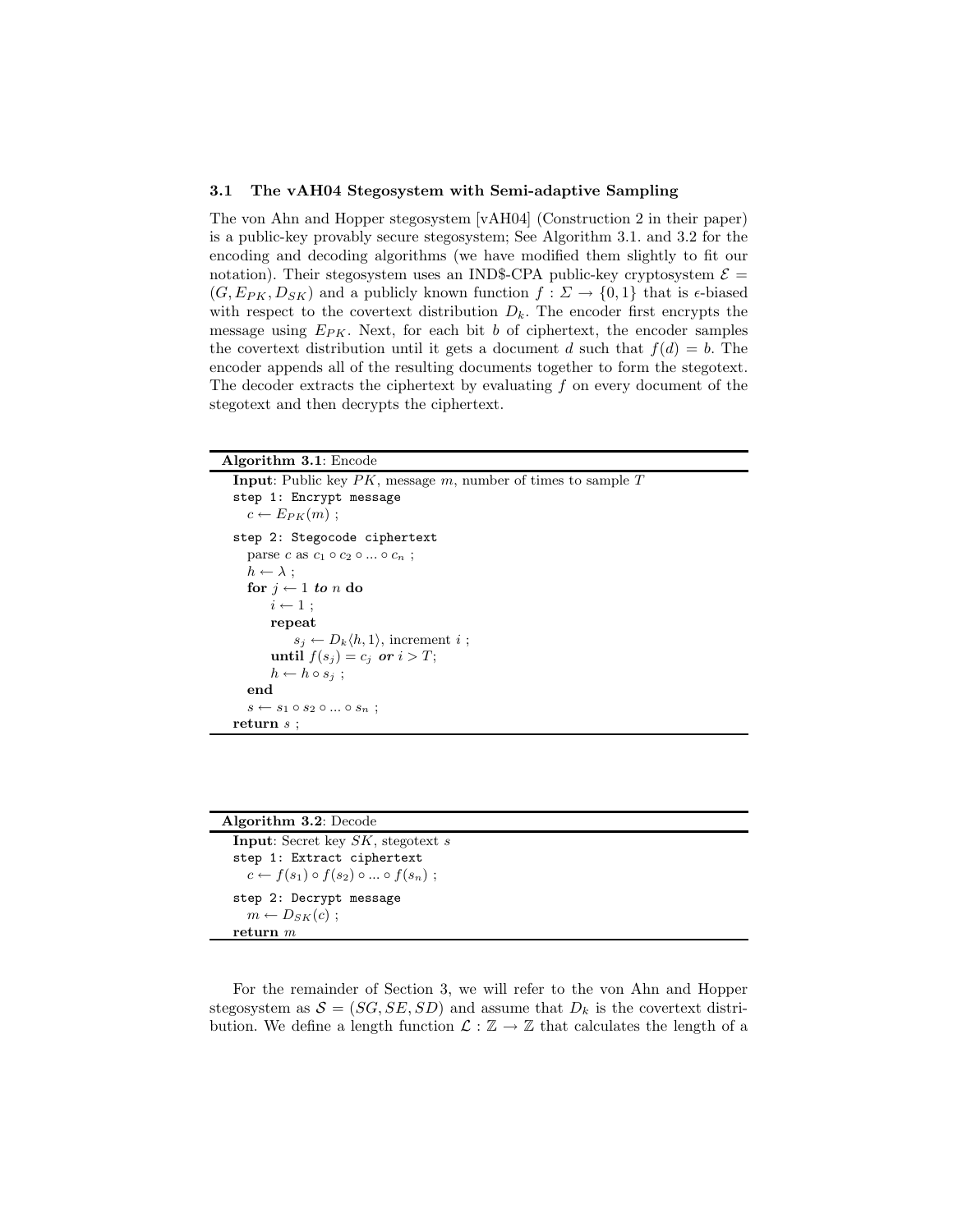ciphertext for a message m:  $\mathcal{L}(|m|) = |E_{PK}(m)|$ . Von Ahn and Hopper [vAH04] prove that their stegosystem is secure:

**Theorem 1** ([vAH04]). If  $D_k$  is an always informative distribution and f is  $\epsilon$ -biased on  $D_k$ , then S is a SS-CHA secure stegosystem:

$$
\mathbf{InSec}_{\mathcal{S},D}^{\mathsf{cha}}(t,q,n,k) \leq \mathbf{InSec}_{\mathcal{E}}^{\mathsf{cpa}}(t+O(kn),q,n,k) + \mathcal{L}(n)\epsilon
$$

*Remark 3.* What Theorem 1 really states is that the output of  $S$  is indistinguishable from the distribution it samples.

S uses a perfect sampler. We now consider the stegosystem  $\mathcal{T} = (TG, TE, TD)^4$ that functions identically to S, except that its only access to  $D_k$  is via  $D_k^{\alpha}$ , and oracle that only considers the last  $\alpha$  documents of the history. The main result of this section is the proof that  $T$  is correct and that  $T$  is secure if and only if  $D_k$  is  $\alpha$ -memoryless.

### 3.2 Analysis of  $\mathcal T$

**Lemma 1.** Assume that  $D_k$  is an always informative  $\alpha$ -memoryless distribution and f is an  $\epsilon$ -biased function on  $D_k$ . For all hiddentexts  $m \in \{0,1\}^*$ , the probability that  $T$  fails to encode  $m$  is negligible:

$$
\begin{aligned} Pr[(PK, SK) \leftarrow TG(1^k); s \leftarrow TE(PK, m); m' \leftarrow TD(SK, s) : m' \neq m] \\ &\leq \mathcal{L}(|m|)(1/2 + \epsilon + \mathbf{InSec}_{D, \alpha}^{\mathsf{mem}}(O(1), \mathcal{L}(|m|), k))^k \end{aligned}
$$

Proof. The probability of error is at most the length of the ciphertext multiplied by the probability that any individual bit of ciphertext is encoded incorrectly. See full paper for details.

**Theorem 2.** If  $D_k$  is an always informative  $\alpha$ -memoryless distribution and f is  $\epsilon$ -biased on  $D_k$ , then  $\mathcal T$  is a SS-CHA secure stegosystem:

$$
\begin{aligned} \mathbf{InSec}_{T,D}^{\mathsf{cha}}(t,q,n,k)&\leq \mathbf{InSec}_{\mathcal{E}}^{\mathsf{cpa}}(t+O(kn),q,n,k)\\ &+n\mathbf{InSec}_{D,\alpha}^{\mathsf{mem}}(t+O(n),n,k)+\mathcal{L}(n)\epsilon \end{aligned}
$$

*Proof.* The probability that  $\mathcal T$  can be broken is the probability that an adversary distinguishes the IND\$-CPA cryptosystem  $\mathcal E$  from random plus the probability that an adversary can distinguish  $D_k$  from  $D_k^{\alpha}$ ; both these values are negligible. See full paper for details.

**Theorem 3.** Let  $D_k$  be an always informative distribution and f an  $\epsilon$ -biased function on  $D_k$ . If  $D_k$  is not  $\alpha$ -memoryless then T is not a SS-CHA secure stegosystem:

$$
\begin{aligned} \mathbf{InSec}_{T,D}^{\mathsf{cha}}(t+O(1),1,n,k)&\geq \mathbf{InSec}_{D,\alpha}^{\mathsf{mem}}(t,n,k)\\ &\qquad\qquad -\mathbf{InSec}_{\mathcal{E}}^{\mathsf{cpa}}(t+O(kn),1,n,k)-n\epsilon \end{aligned}
$$

 $4$  As a mnemonic device, think of  $S$  as the stegosystem with a Standard sampler and  $\mathcal T$  as having a sampler that considers only the Tail of the history.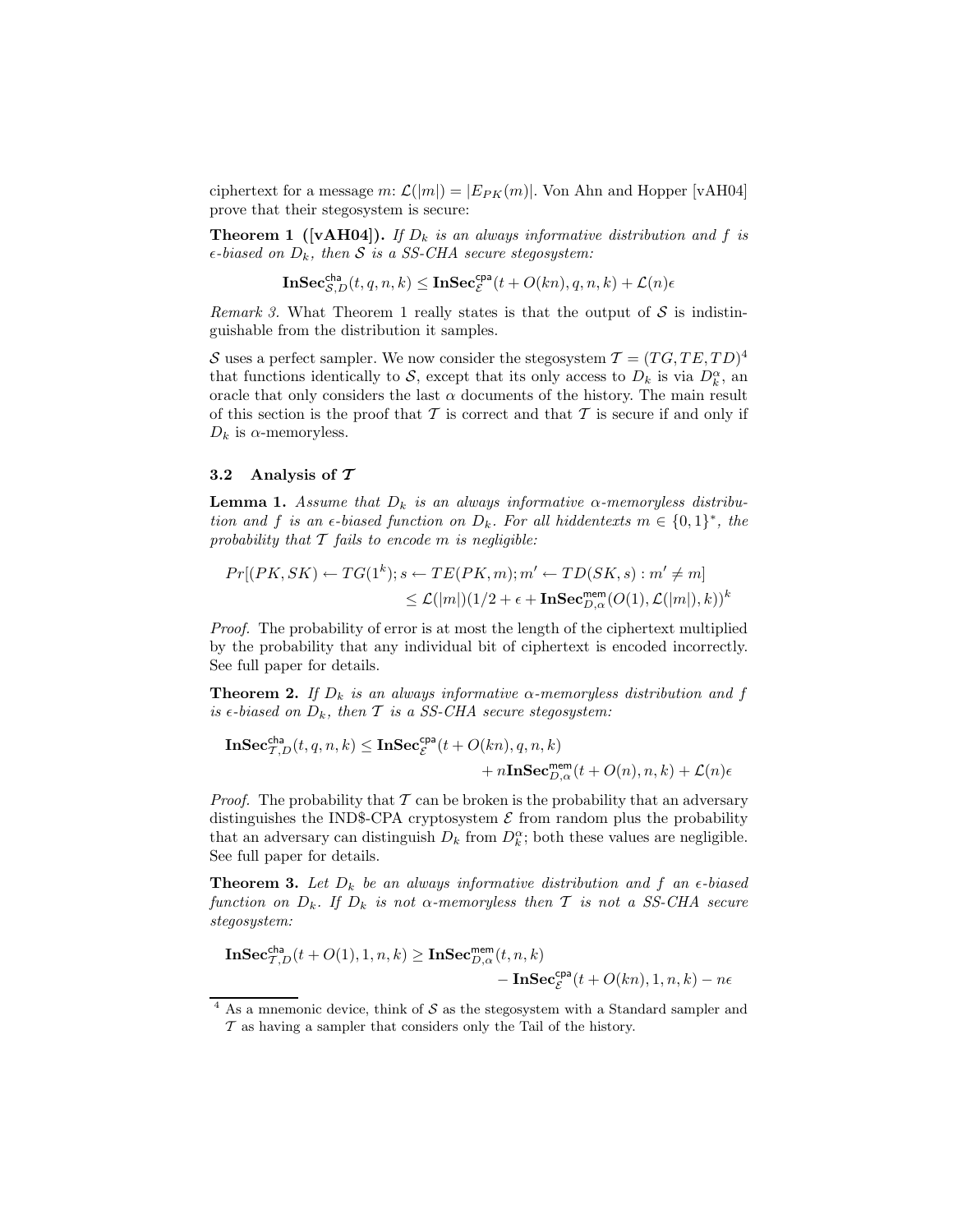Remark 4. Note that  $\text{InSec}_{D,\alpha}^{\text{mem}}(t, n, k)$  is not negligible because  $D_k$  is not  $\alpha$ memoryless. Any adversary that can distinguish  $D_k$  from  $D_k^{\alpha}$  can be used to attack T .

*Proof.* Assume  $D_k$  is not  $\alpha$ -memoryless. By definition, there exists an adversary A such that  $\mathbf{Adv}_{D,\alpha}^{\text{mem}}(A, k)$  is non-negligible. Let A run in time t and require a challenge sample of length  $n$ . We use  $A$  to create an adversary  $B$  that can tell whether it is querying an oracle representing  $\mathcal T$  or  $D_k$ . B will ask its oracle for a single covertext of length  $n$  and pass the output to  $A$ .  $B$  will output whatever  $A$ outputs. B's advantage in distinguishing T from  $D_k$  is at least as much as A's advantage in distinguishing  $D_k^{\alpha}$  from  $D_k$  minus the probability of distinguishing T from  $D_k^{\alpha}$ :

$$
\mathbf{Adv}_{\mathcal{T},D}^{\mathsf{cha}}(B,k) \geq \mathbf{Adv}_{D,\alpha}^{\mathsf{mem}}(A,k) - \mathbf{InSec}_{\mathcal{T},D^{\alpha}}^{\mathsf{cha}}(t,1,n,k)
$$

Using Theorem 1, we get:

$$
\mathbf{Adv}_{\mathcal{T},D}^{\mathsf{cha}}(B,k) \geq \mathbf{Adv}_{D,\alpha}^{\mathsf{mem}}(A,k) - \mathbf{Insec}_{\mathcal{E}}^{\mathsf{cpa}}(t+O(kn),1,n,k) - n\epsilon
$$

B runs in time  $t + O(1)$  and gets 1 challenge string of length n, therefore:

$$
\mathbf{InSec}_{S,D}^{\mathsf{cha}}(t+O(1),1,n,k) \geq \mathbf{InSec}_{D,\alpha}^{\mathsf{mem}}(t,n,k) - \mathbf{InSec}_{\mathcal{E}}^{\mathsf{cpa}}(t+O(kn),1,n,k) - n\epsilon
$$

This means that if  $D_k$  is not  $\alpha$ -memoryless, then there exists an adversary that can launch a successful SS-CHA attack on  $\mathcal T$  with non-negligible probability.

Remark 5. The above proof would probably work for any black-box stegosystem. However, because it is unclear how to deal with a stegosystem that somehow uses outside information (or how to rule out this possibility), we limit our analysis to the stegosystem  $\mathcal{T}$ .

# 4 Non-Adaptive Stegosystems

In this section, we show how to apply public-key black-box steganography as proposed by von Ahn and Hopper [vAH04] to real world covertext distributions. (Independently, Petrowski et. al. [PKSM] implemented a similar system for JPEG images, but their work has no security analysis.) The key insight is that multiple digital photographs of a still scene are almost but not completely identical. We can break up each image into  $8 \times 8$  pixel tiles.<sup>5</sup> A cryptographic hash function assigns a value to each tile. The stegosystem choses the appropriate tiles to create a composite photo that encodes the secret message. The scheme assumes each  $8 \times 8$  pixel tile is independent of its neighbors.

This stegosystem is equivalent to using  $D_k^0$  to sample  $D_k$  and assuming that the covertext distribution is 0-memoryless, as shown in Algorithm 4.1.Nonadaptive steganography can be applied to any digital image format, TCP timestamp intervals, etc.

 $^5$  The dimensions of the tile are an artifact of the JPEG compression algorithm.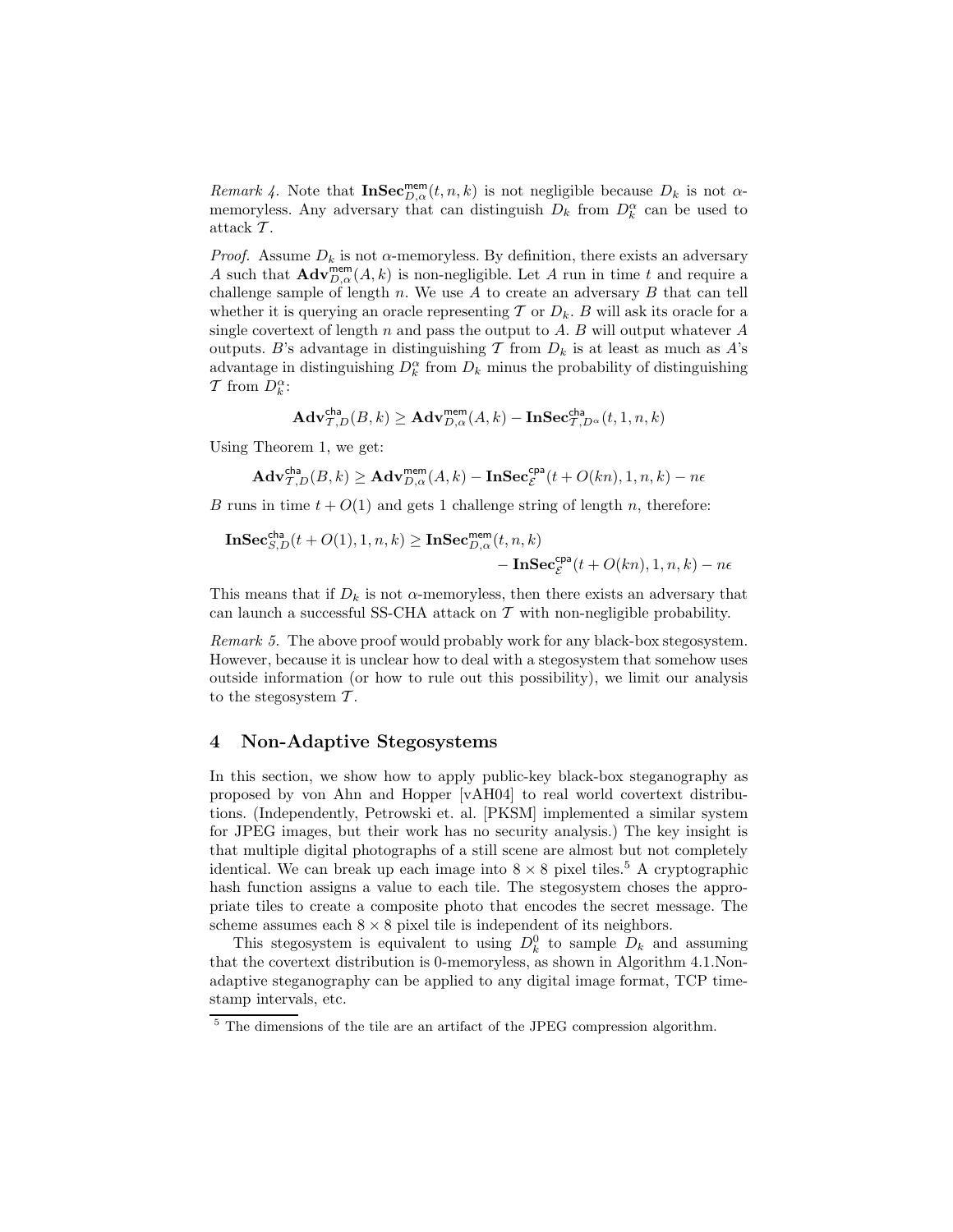#### Algorithm 4.1: Non-adaptive stegosystem

```
Input: Public key PK, message m, T covertexts x^{(1)}, \ldots, x^{(T)} (each covertext
          x^{(i)} is of length |E_{PK}(m)|step 1: Encrypt message
   c \leftarrow E_{PK}(m);
step 2: Stegocode ciphertext
   parse c as c_1 \circ c_2 \circ \dots \circ c_n;
   for j \leftarrow 1 to n do
       i \leftarrow 1;
       repeat
             s_j \leftarrow x_j^{(i)}, increment i;
       until f(s_i) = c_i or i > T;
   end
   s \leftarrow s_1 \circ s_2 \circ \dots \circ s_n;return s ;
```
The analysis of Algorithm 4.1follows directly from Section 3. Correctness: The probability that the stegosystem fails to encode a hiddentext m is:  $\mathcal{L}(|m|)(1/2+\mathcal{L}(|m|))$  $\epsilon + \textbf{InSec}_{D,0}^{\text{mem}}(O(1), \mathcal{L}(|m|), k))^k$ . Security: Algorithm 4.1is secure if and only if D is 0-memoryless: an independent, but not necessarily identically distributed, sequence of random variables.

# 5 Pathological Covertext Distribution

In this section, we construct a pathological strictly  $\alpha$ -memoryless distribution and prove that no computationally bounded algorithm can use it to hide messages without access to  $D_k^{\alpha}$ . The distribution will publish a verification key that can be used by anyone to check if a covertext is legitimate. The probability that steganography will be detected is  $1 - \nu(k)$ , where  $\nu$  is a negligible function.

We give a stegosystem a list of covertexts generated by  $D(\lambda, \cdot)$  and access to  $D^{\alpha-1}\langle \cdot, 1 \rangle$ , a semi-adaptive oracle with insufficient memory. For example, a stegosystem might store a database of photographs (this corresponds to  $D\langle\lambda,\cdot\rangle$ ) and maintain an internal Markov model about pixel color distributions based on the 8 adjacent pixels (this corresponds to  $D^{\alpha-1}\langle \cdot, 1 \rangle$ , where  $\alpha - 1 = 8$ ). We show that any stegotext produced by a stegosystem is really just a quote of a covertext in its database.

### 5.1 The Distribution

Our goal is to devise a covertext distribution where (1) each document depends on only the  $\alpha$  documents that came before it (so it is  $\alpha$ -memoryless); (2) a stegosystem cannot by itself compute the *i*th document  $d_i$  in a legitimate covertext; finally (3) it is very unlikely that the output of  $D^{\alpha-1}(h, 1)$  is a valid continuation of the last  $\alpha$  documents of h.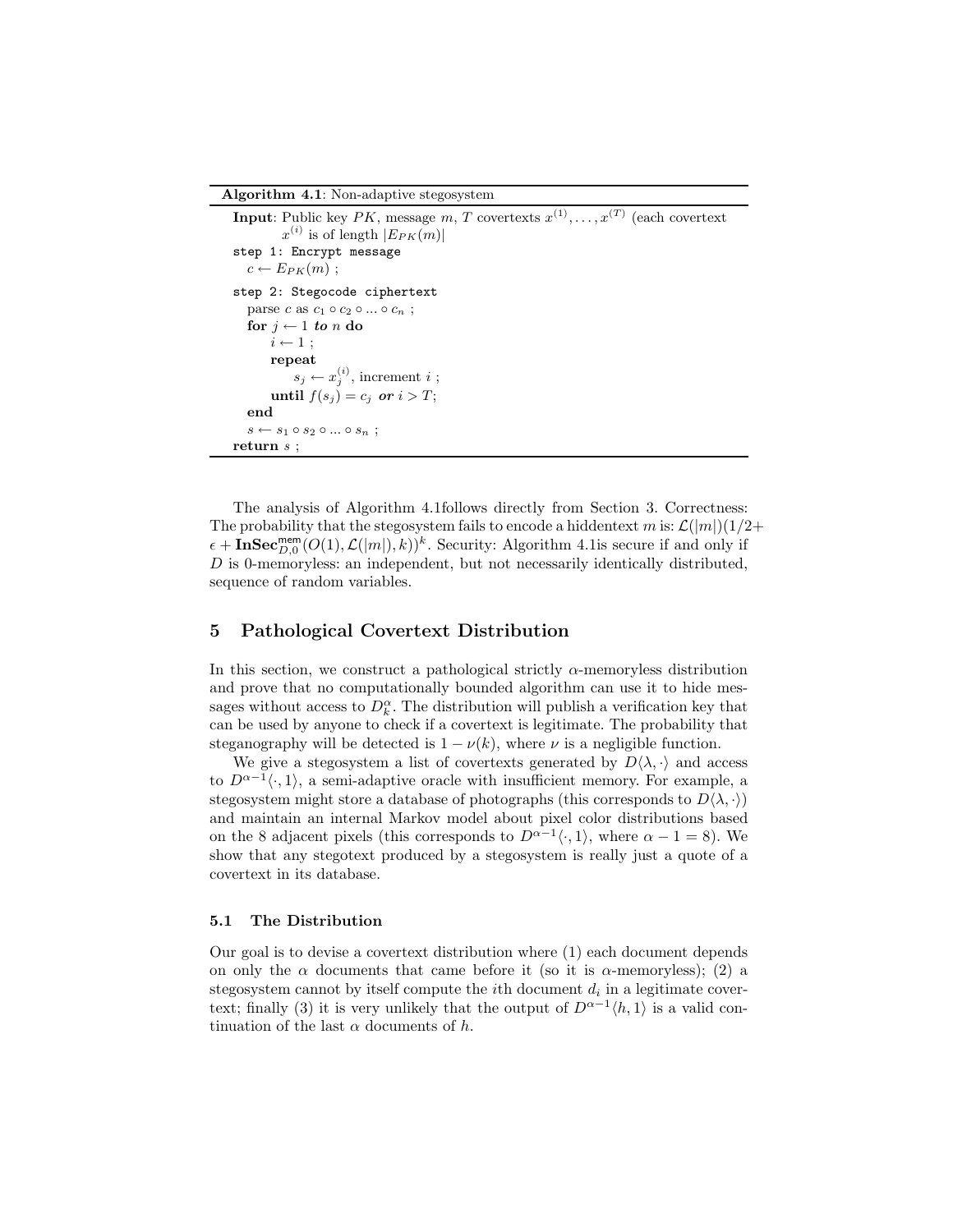The first construction that comes to mind is to make each document be a concatenation of a random number  $r_i$  and a signature on the previous  $\alpha$  random numbers:  $\sigma_i = \sigma(r_{i-\alpha}, \ldots, r_i)$ . This will meet requirements (1) and (2). There is a subtle problem with this as far as requirement (3) is concerned. Suppose we are given  $\alpha - 1$  documents  $r_{n-\alpha+1}\sigma_{n-\alpha+1}, \ldots, r_{n-1}\sigma_{n-1}$ . The signatures  $\sigma_{n-\alpha+1}, \ldots, \sigma_{n-1}$  can leak partial information about the value  $r_{n-\alpha}$ . As a result,  $D^{\alpha-1}\langle \cdot, 1 \rangle$ , even though not explicitly given  $d_{n-\alpha}$ , may nevertheless calculate  $r_{n-\alpha}$  and compute the correct signature  $\sigma_n = \sigma(r_{n-\alpha}, \ldots, r_n)$ .

In order to fix this problem, we need to construct a signature function  $\sigma$ for which the following property holds: We fix a sequence of  $2\alpha - 1$  integers  $r_1, \ldots, r_{2\alpha-1}$ . Then the sequence of  $\alpha-1$  documents  $r_{\alpha+1}\sigma_{\alpha+1}, \ldots, r_{2\alpha-1}\sigma_{2\alpha-1}$ should be information theoretically independent of  $r_{\alpha}$ . This property ensures that  $D^{\alpha-1}$  cannot learn  $r_{\alpha}$  and so will be unable to compute the correct signature  $\sigma_{2\alpha}$  based on the previous  $\alpha$  documents of h, as required by (3) above.

Consider the following hash function  $h : \mathbb{Z}_p^{\alpha} \to G$ , where p is a k-bit prime and G is a group of order p. The hash function  $h_{p,G,g_1,...,g_{\alpha+1}}$  is parameterized by p, G and  $\alpha + 1$  generators of G:  $g_1, \ldots, g_{\alpha+1}$ . (We will omit the subscript of h in the future). On input  $(r_1, \ldots, r_{\alpha+1}) \in \mathbb{Z}_p^{\alpha+1}$  the hash function returns:

$$
h(r_1, r_2, \dots, r_{\alpha+1}) \doteq g_1^{r_1} \cdot g_2^{r_2} \cdot \dots \cdot g_{\alpha+1}^{r_{\alpha+1}}
$$

The hash function  $h$  has the information hiding property that we need because it reveals only a linear combination of its inputs (see the proof of Lemma 4 in the full paper).

We now formalize the above discussion. We define a secure stateless signature scheme, show how to combine it with  $h$  and prove the result is secure under the discrete logarithm assumption. Then we construct our pathological distribution.

Definition 4 (Stateless Signature Scheme). A stateless signature scheme  $\Sigma = (G, \sigma, V)$  is a triple of polynomial time algorithms where:  $G(1^k)$  is the key generation algorithm,  $\sigma: \{0,1\}^k \times \mathcal{M}_k \to \{0,1\}^{poly(k)}$  is a probabilitic algorithm that on input  $(SK, m)$  outputs a poly(k) bit signature, and  $V : \{0,1\}^k \times \mathcal{M}_k \times$  ${0,1}^{poly(k)} \rightarrow {0,1}$  is the signature verification function that accepts valid signatures.

We define  $\text{InSec}_{\Sigma}^{\text{sig}}(t, q, k)$  as the insecurity of signature scheme  $\Sigma$  against an adaptive chosen message attack by an adversary that runs in time  $t(k)$  and makes  $q(k)$  queries to the signing oracle (see Goldreich [Gol04] for details).

Goldreich [Gol04] shows that *stateless* signature schemes exist if one-way functions exist. It is also known that the discrete logarithm assumption implies one-way functions. Therefore, the discrete logarithm assumption also implies the existence of stateless signature schemes. We let  $\mathbf{DL}(t, k)$  be the maximum probability that any algorithm running in time  $t(k)$  can solve the discrete logarithm problem.

We construct a signature scheme using the hash function  $h$ :

**Construction 4** Let  $\Sigma' = (G', \sigma', V')$  be a secure stateless signature scheme that takes messages in  $\{0,1\}^{2k}$  and outputs signatures in  $\{0,1\}^{poly(k)}$ . We use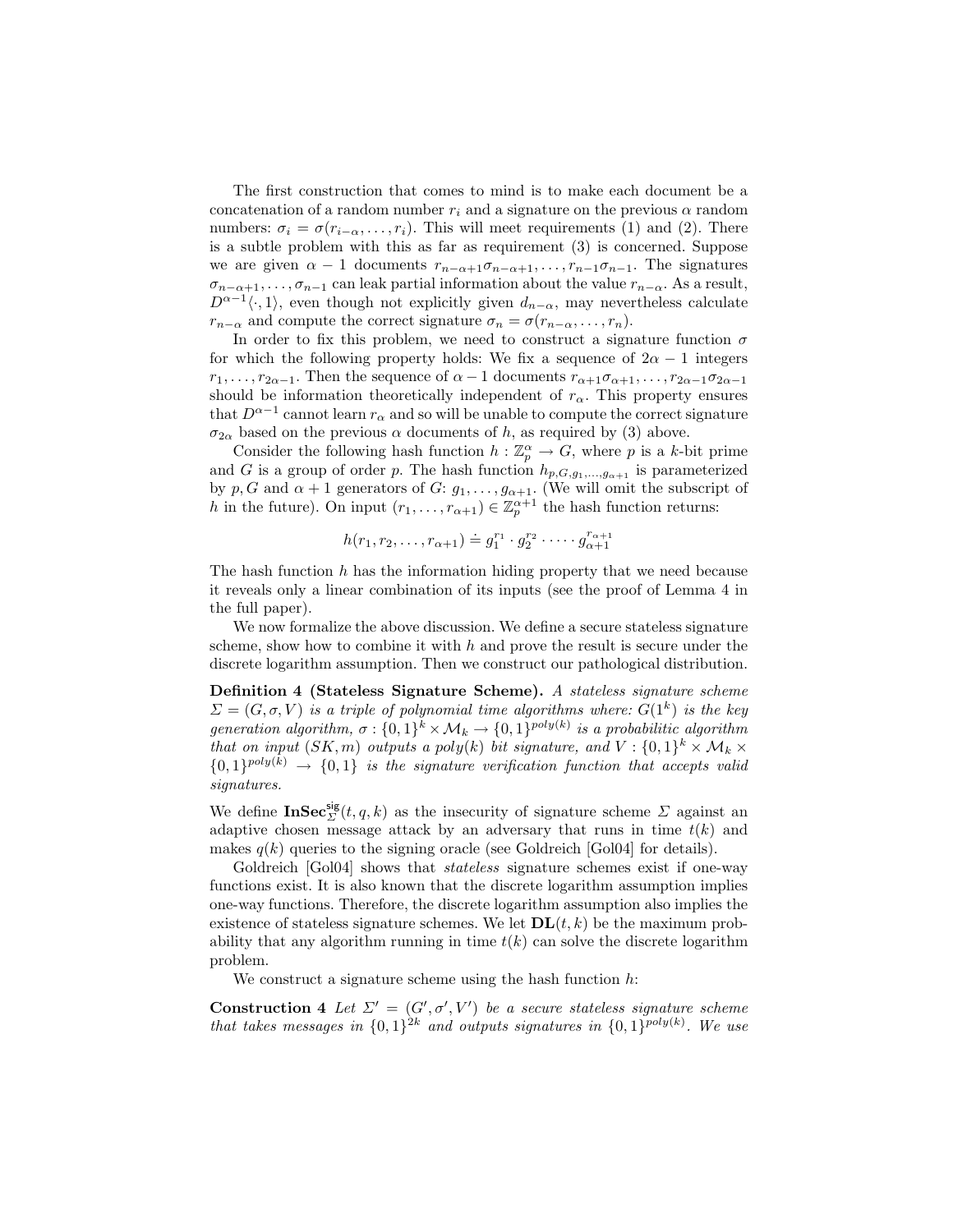$(G', \sigma', V')$  and the hash function h to construct a new stateless signature scheme  $\Sigma = (G, \sigma, V)$ . We let  $G = G'$ .

The signature function  $\sigma: \{0,1\}^k \times (\mathbb{Z}_p^*)^{\alpha+1} \to \{0,1\}^{poly(k)}$ :

$$
\sigma(SK, r_1 \circ \cdots \circ r_{\alpha+1}) = \sigma'(SK, h(r_1, \ldots, r_{\alpha+1}))
$$

The verification function  $V: \{0,1\}^k \times (\mathbb{Z}_p^*)^{\alpha+1} \times \{0,1\}^{poly(k)} \to \{0,1\}$ :

$$
V(VK, s, r_1 \circ \cdots \circ r_{\alpha+1}) = V'(VK, s, h(r_1, \ldots, r_{\alpha+1}))
$$

We further define  $\sigma$  on input from  $(\mathbb{Z}_p^*)^{\beta}$ , where  $\beta < \alpha+1$  as follows:  $\sigma(r_1,\ldots,r_{\beta}) =$  $\sigma'(h(0,\ldots,0,r_1,\ldots,r_\beta)).$  V extends in the obvious way.

**Lemma 2.**  $\Sigma = (G, \sigma, V)$  from Construction 4 is a secure stateless signature scheme under the discrete logarithm assumption:

$$
\mathbf{InSec}_{\Sigma}^{\mathsf{sig}}(t,q,k) \leq \mathbf{InSec}_{\Sigma'}^{\mathsf{sig}}(t+O(q),q,k) + \mathbf{DL}(t+O(q),k)
$$

*Proof.* The intuition behind the proof is that any adversary that can attack  $\Sigma$ can be used to either attack the underlying signature scheme or calculate discrete logarithms. See full paper for details.

We use the signature scheme from Construction 4 to construct a distribution  $D_{VK}$  over the alphabet  $\{\mathbb{Z}_p^* \times \{0,1\}^{poly(k)}\}^*$ , where p is a k bit prime and  $poly(k)$  is the length of a signature in  $\Sigma$ . Each document consists of an element in  $\mathbb{Z}_p^*$  and a signature on the previous  $\alpha + 1$  elements.

Construction 5 (Pathological Distribution  $D_{VK}$ ) Let  $\Sigma = (G, \sigma, V)$  be a secure stateless signature scheme from Construction 4. We use G to generate the keys  $(SK, VK)$  and index distribution  $D_{VK}$  via the public verification key. If  $d_i$  is the ith document, then  $d_i = r_i \sigma(SK, r_{i-\alpha} \circ \cdots \circ r_i)$ , where  $r_i$  is chosen randomly from  $\mathbb{Z}_p$ . The output of  $D_{VK} \langle \lambda, n \rangle$  looks like:

$$
D_{VK}\langle \lambda, n \rangle \rightarrow r_1 \sigma(SK, r_1)
$$
  
\n
$$
\circ r_2 \sigma(SK, r_1 \circ r_2) \circ \cdots
$$
  
\n
$$
\cdots \circ r_{\alpha+1} \sigma(SK, r_1 \circ r_2 \circ \cdots \circ r_{\alpha+1}) \circ \cdots
$$
  
\n
$$
\cdots \circ r_n \sigma(SK, r_{n-\alpha} \circ \cdots \circ r_n)
$$

We define  $\sigma_i = \sigma(SK, r_{i-\alpha}, \ldots, r_i)$ .

**Definition 5** (Γ). Suppose we query  $D_{VK}(\lambda, n)$  q times and record the result on tape Q. We define the probability that any one sequence  $r_1, \ldots, r_d$  appears two or more times in Q as  $\Gamma(d, n, q, k)$ .

**Lemma 3.**  $\Gamma(d, n, q, k)$  is a negligible function in k.

*Proof.* The proof relies on the fact that  $|\mathbb{Z}_p| = \Theta(2^k)$ . See full paper for details.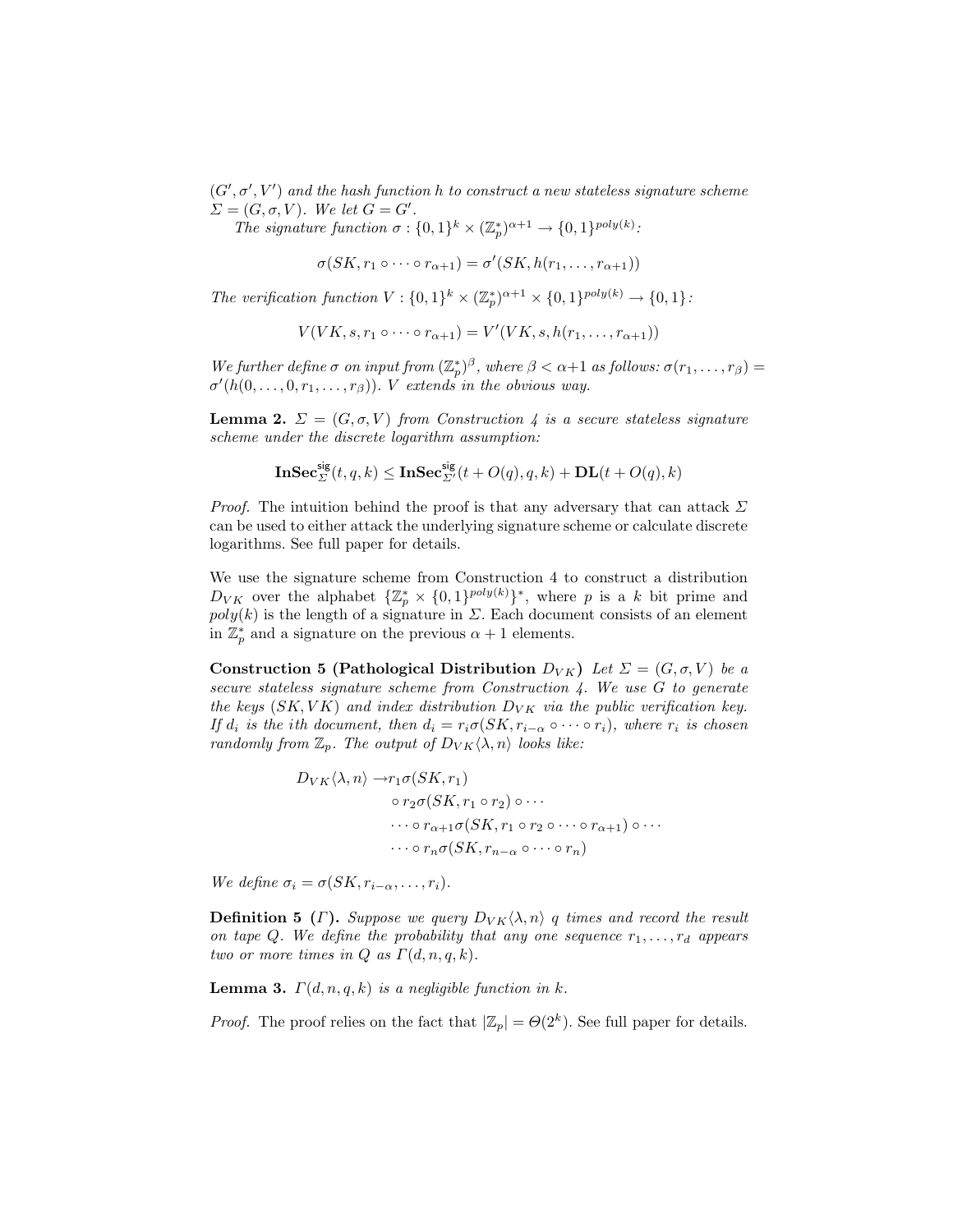### 5.2 Pathology of the Distribution

We now show that any computationally bounded stegosystem for  $D_{VK}$  is guaranteed to be caught with overwhelming probability.

**Theorem 6.** Let  $S$  be an arbitrary probabilistic polynomial time stegosystem for distribution  $D_{VK}$  that has a database of  $q_1$  covertexts of length n generated by  $D_{VK} \langle \lambda, \cdot \rangle$  and is allowed to make  $q_2$  queries to  $D_{VK}^{\alpha-1} \langle \cdot, 1 \rangle$ . Suppose it takes S time t to generate a stegotext of length  $N > \alpha$ . Then there exists an adversary that can distinguish S from  $D_{VK}$  with probability  $1 - \nu(k)$ , for a negligible function v. The adversary uses only the verification key VK and  $q_1+1$  samples from the oracle of length N each; it runs in time  $O((t+N)(q_1+1)).$ 

Remark 6. The stegosystem needs to forge signatures if it wants to generate more than  $q_1$  distinct stegotexts. All the adversary does is ask for  $q_1 + 1$  samples and checks them for duplicates and/or invalid signatures.

We will prove Theorem 6 in three steps. First we will construct an oracle  $D_*^{\alpha-1}_{VK}$ that is information theoretically indistinguishable from  $D_{VK}^{\alpha-1}(\cdot,1)$ . Then we will show that a stegosystem whose only resource is  $D*_{VK}^{\alpha-1}$  cannot create stegotexts longer than  $\alpha$  with more than negligible probability. Finally, we will augment the stegosystem by giving it access to  $D_{VK}(\lambda, \cdot)$  and prove Theorem 6 by showing that it still cannot generate new stegotexts.

```
Algorithm 5.1: D *^{\alpha-1}_{VK} \langle \cdot, 1 \rangle with oracle access to \sigma(SK, \cdot)Input: history: h = r_1 \sigma_1, \ldots, \sigma_{n-1} \sigma_{n-1}If the history is more than \alpha-1 documents long, D*_{VK}^{\alpha-1} randomly
  chooses \hat{r}_n and \hat{r}_{n-\alpha} and signs the result.
  if n \leq \alpha - 1 then return D_{VK} \langle h, 1 \rangle;
  else
       \hat{r}_n \leftarrow \text{Random};
        \hat{r}_{n-\alpha} \leftarrow \text{Random};
        \hat{u} \leftarrow h(\hat{r}_{n-\alpha}, r_{n-\alpha+1}, \ldots, r_{n-1}, \hat{r}_n);
        \hat{\sigma}_n \leftarrow \sigma(\hat{u});
  end
  return \hat{r}_n \hat{\sigma}_n;
   We use \hat{x} to signify that the value of x was assigned by D*_{VK}^{\alpha-1} \langle \cdot, 1 \rangle
```
**Lemma 4.** Consider  $D *^{\alpha-1}_{VK} \langle \cdot, 1 \rangle$  (Algorithm 5.1).  $D *^{\alpha-1}_{VK} \langle \cdot, 1 \rangle = D^{\alpha-1}_{VK} \langle \cdot, 1 \rangle$ .

*Proof.* Lemma 4 follows from the information-theoretic hiding property of  $h$ , see full paper for proof.

**Lemma 5.**  $D_{VK}$  is strictly  $\alpha$ -memoryless.

Proof. Lemma 5 follows from Lemma 4, see full paper for proof.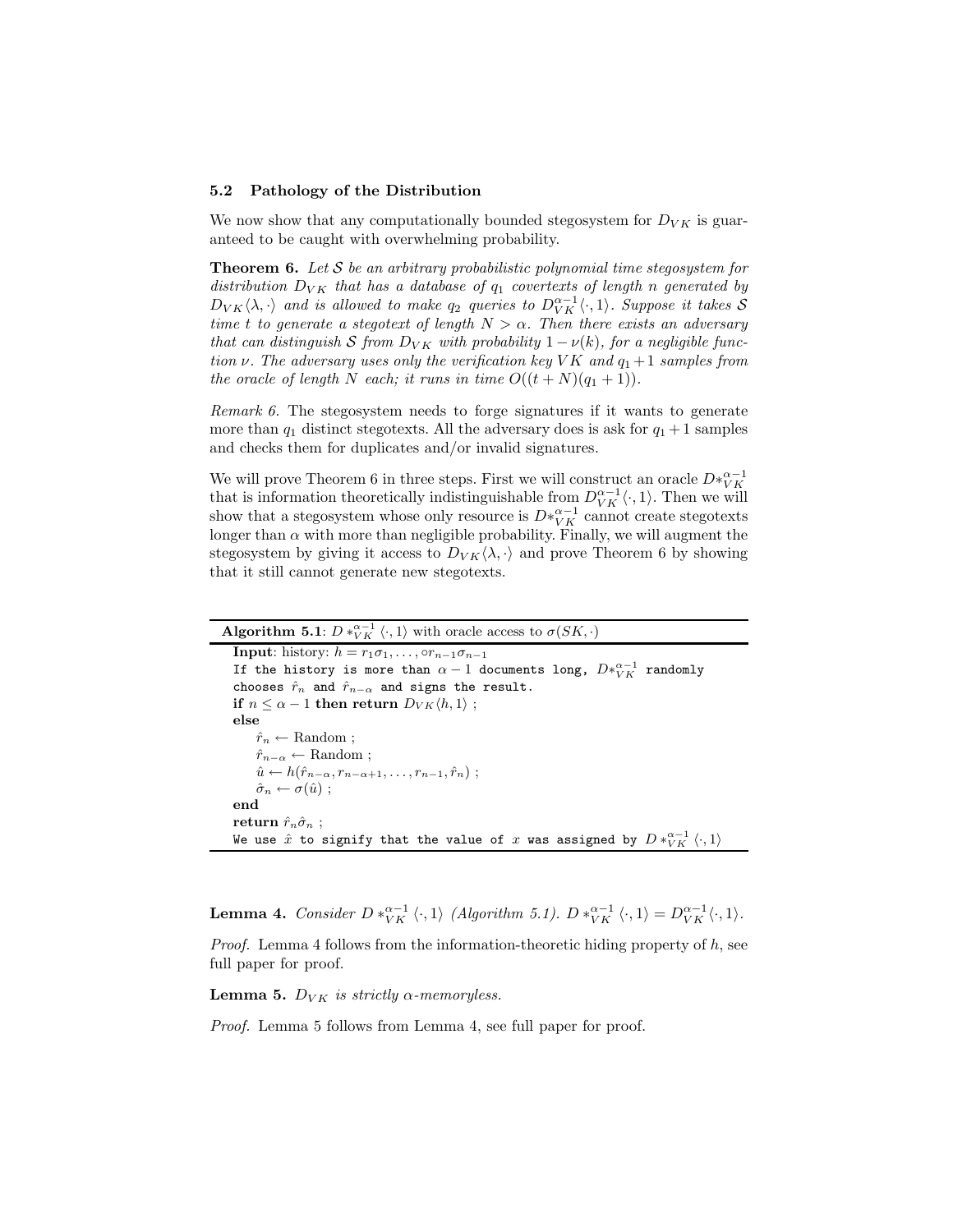**Lemma 6.** Let S be any stegosystem that has oracle access to  $D_{VK}^{\alpha-1}(\cdot,1)$ , but with no direct access to  $D_{VK}$  - i.e. S does not know SK and has no oracle access to  $\sigma(SK, \cdot)$ . Suppose it takes S t time and q queries to  $D_{VK}^{\alpha-1}(\cdot, 1)$  to output a stegotext  $s = r_1 \sigma_1 \circ \cdots \circ r_n \sigma_n$  of length  $n > \alpha$ . Then there exists an efficient adversary that can distinguish  $S$  from  $D_{VK}$  with overwhelming probability using only one sample of length  $\alpha$  and running in time  $O(t)$ :

 $\mathbf{InSec}_{\mathcal{S},D}^{\mathsf{cha}}(t,1,\alpha+1,k) \geq 1 - \mathbf{InSec}_{\Sigma}^{\mathsf{sig}}(t+O(1),q,k) - \mathbf{DL}(t+O(q),k)$ 

Furthermore,  $\forall i > \alpha$ , the probability that an arbitrary signature  $\sigma_i$  is valid is at most:

$$
InSec\Sigmasig(t+O(1), q, k) + DL(t+O(q), k)
$$

*Proof.* Assume we have a secure stegosystem S with no direct access to  $D_{VK}$ . We construct an adversary A that uses  $S$  to forge signatures or calculate discrete logs. A tells S to generate a single stegotext of any length  $n > \alpha$ . While S is working, A intercepts all of S's queries to  $D_{VK}^{\alpha-1}(\cdot,1)$  and redirects them to  $D *_{VK}^{\alpha-1} \langle \cdot, 1 \rangle$ . Finally, S outputs a stegotext  $s = r_1 \sigma_1 \circ r_2 \sigma_2 \circ \cdots \circ r_n \sigma_n$ .

Choose any  $i > \alpha$ . We have three cases to consider:

- 1. If  $\sigma_i$  is not a valid signature on  $r_{i-\alpha} \circ \cdots \circ r_i$  then the stegosystem is insecure. The probability that this happens is  $\text{InSec}_{S,D}^{\text{cha}}(t+O(1),1,n,k).$
- 2. If  $\sigma_i$  is a valid signature on  $r_{i-\alpha} \circ \cdots \circ r_i$  and it was not generated by  $D *_{VK}^{\alpha-1} \langle \cdot, 1 \rangle$  then S violated the security of  $\Sigma$ . The probability that this happens is  $\mathbf{InSec}_{\Sigma}^{\mathsf{sig}}(t+O(1),q,k).$
- 3. If  $\sigma_i$  is a valid signature that was generated by  $D *^{\alpha-1}_{VK} \langle \cdot, 1 \rangle$  then we use S and  $D *_{VK}^{\alpha-1} \langle \cdot, 1 \rangle$  to calculate discrete logarithms. We set up a reduc-

| <b>Algorithm 5.2</b> : $D * *^{\alpha-1}_{VK} \langle \cdot, 1 \rangle$ with oracle access to $\sigma(SK, \cdot)$ |  |  |  |  |  |  |  |  |
|-------------------------------------------------------------------------------------------------------------------|--|--|--|--|--|--|--|--|
|-------------------------------------------------------------------------------------------------------------------|--|--|--|--|--|--|--|--|

**Input:** history:  $r_1 \sigma_1, \ldots, \sigma_{n-1} \sigma_{n-1}$ if  $n < \alpha$  then return  $D_{VK} \langle h, 1 \rangle$ ; else  $\hat{r}_n \leftarrow \text{Random}$ ;<br> $\hat{r} \leftarrow \text{Random}$  $\hat{r} \leftarrow \text{Random}$ ;  $\hat{u} \leftarrow y \cdot g^{\hat{r}} \cdot h(1, r_{n-\alpha+1}, \ldots, r_{n-1}, \hat{r}_n)$ ;  $\hat{\sigma}_n \leftarrow \sigma(\hat{u}) \; ;$ end return  $\hat{r}_n \hat{\sigma}_n$ ;  $D*_{VK}^{\alpha-1}(h,1)$  is almost identical to  $D*_{VK}^{\alpha-1}(h,1)$ . We highlighted the differences

tion algorithm that uses the stegosystem as a black box and controls the actions of  $D_{VK}^{\alpha-1} \langle \cdot, 1 \rangle$ . The reduction would get a challenge string  $y = g^x$ , where g is a generator of the group  $G$  and  $x$  is unknown. Next, the reduction would ask the stegosystem to generate a stegotext. Whenever the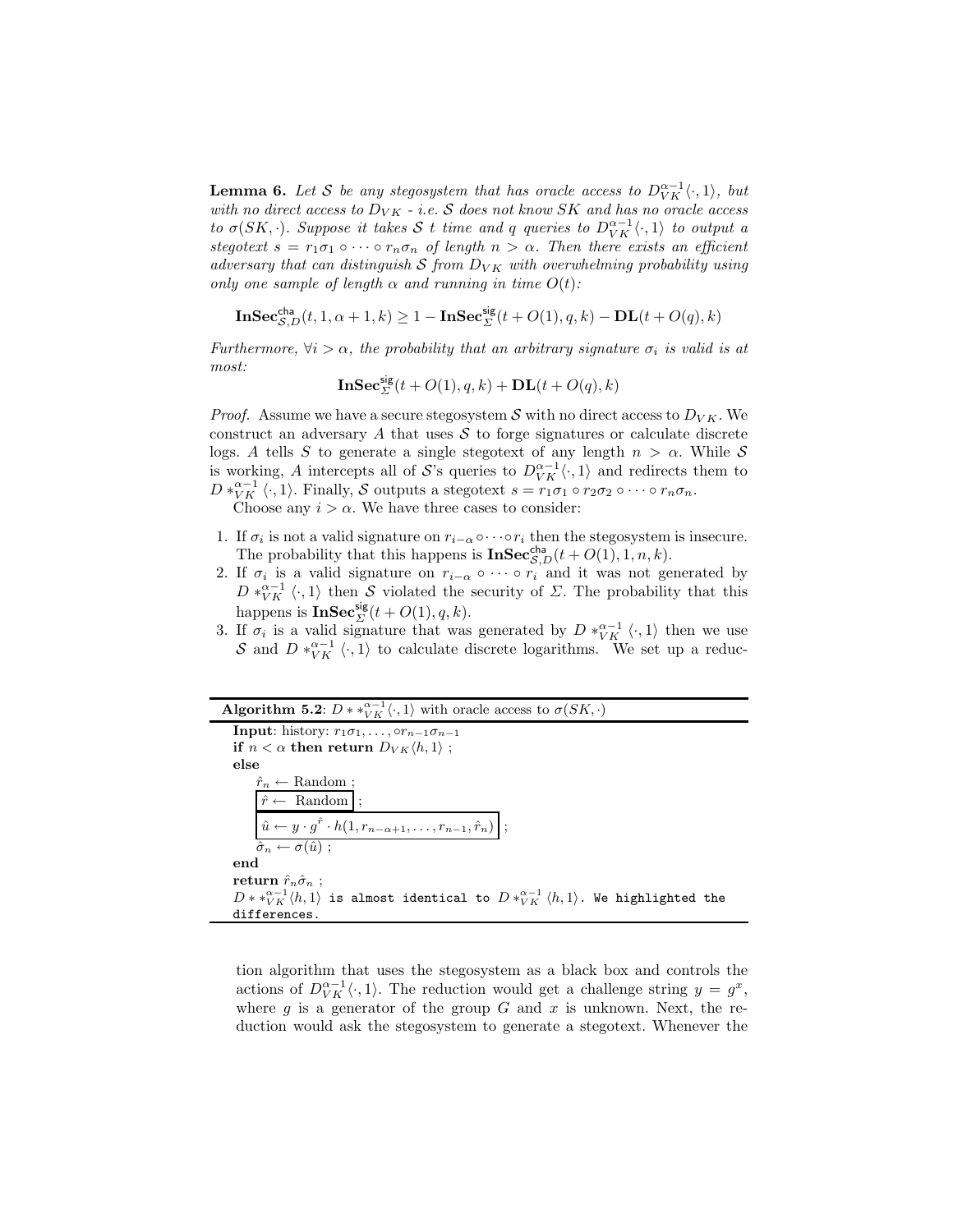stegosystem queries  $D_{VK}^{\alpha-1} \langle \cdot, 1 \rangle$ , the reduction would redirect the call to  $D * *^{\alpha-1}_{VK} \langle \cdot, 1 \rangle$ . Algorithm 5.2 shows how  $D * *^{\alpha-1}_{VK} \langle \cdot, 1 \rangle$  inserts y into every signature.  $D * *^{\alpha-1}_{VK} \langle \cdot, 1 \rangle$  ensures that the returned signature  $\hat{\sigma}_n$  is valid only if  $r_{n-\alpha} = \log_q (y \cdot g^{\hat{r}}) = \log_q (g^{x+\hat{r}}) = x + \hat{r}$ , where  $\hat{r}$  is chosen by  $D \ast \mathcal{C}_W^{-1} \langle \cdot, 1 \rangle$ . Since the signature  $\sigma_i$  is generated by  $D \ast \mathcal{C}_W^{-1} \langle \cdot, 1 \rangle$ , we know that  $s_{i-\alpha} = x + \hat{r}$ . The reduction outputs  $s_{i-\alpha} - \hat{r}$ , thereby calculating the discrete logarithm. As a result, the probability that this case occurs is  $\mathbf{DL}(t+O(q), q, k).$ 

Based on our case analysis, we see that  $\mathbf{InSec}_{\mathcal{S},D}^{\mathsf{cha}}(t,1,n,k) \geq 1 - \mathbf{InSec}_{\mathcal{S}}^{\mathsf{sig}}(t+\alpha)$  $O(1), q, k)$  –  $\mathbf{DL}(t + O(q), k)$ . Substituting  $n = \alpha + 1$  proves the first part of Lemma 6. Furthermore, we've shown that  $\forall i \geq 1$ , the probability that an arbitrary signature  $\sigma_i$  is valid is at most  $\mathbf{InSec}_{\Sigma}^{\mathsf{sig}}(t+O(1), q, k) + \mathbf{DL}(t+O(q), k).$ 

*Proof (Theorem 6).* Assume a stegosystem  $S$  has a database of  $q_1$  covertexts generated by  $D_{VK} \langle \lambda, n \rangle$  and the ability to query  $D_{VK}^{\alpha-1} \langle \cdot, 1 \rangle$   $q_2$  times. We can create an adversary A that distinguishes the output of  $D_{VK}$  from S. A gets VK as input and permission to query a mystery oracle that is either  $D_{VK}$  or S. A will ask its oracle to generate  $q_1 + 1$  covertexts of length N. A outputs 1 if the oracle returns any duplicate or invalid covertexts. If the oracle is  $D_{VK}(\lambda, \cdot)$ , then A outputs 1 with probability  $\Gamma(N, N, q_1 + 1, k)$  (the probability that duplicate covertexts occur). We examine what happens when the oracle is  $S$ .

 $S$  can use its covertext database to generate stegotexts. Each covertext of length  $n$  can generate at most 1 valid stegotext of length  $N$  (the stegosystem can take an N document prefix). The stegosystem cannot take an arbitrary substring of a covertext because it would have to forge a signature on the new first integer and the  $\alpha$  dummy arguments.

S gives A a list of  $q_1 + 1$  stegotexts:  $s^{(1)}, \ldots, s^{(q_1+1)}$ . Each stegotext  $s^{(i)}$  can be parsed as  $r_1^{(i)} \sigma_1^{(i)} \circ \cdots \circ r_N^{(i)} \sigma_N^{(i)}$ . S can easily create  $q_1$  distinct stegotexts from its covertext dictionary. We examine how S generates the  $q_1 + 1$ st stegotext. There are 3 cases:

- 1. S has generated a new message signature pair that is not in the covertext database and that did not come from  $D_{VK}^{\alpha-1}(\cdot,1)$ . Then S has broken the security of the signature scheme  $\Sigma$ . S ran in  $(q_1 + 1)t$  time and made  $nq_1 + q_2$ queries to  $\sigma(SK, \cdot)$  (via its queries to  $D_{VK}\langle \lambda, \cdot \rangle$  and  $D_{VK}^{\alpha-1}(\cdot, 1)$ ). Therefore, this case occurs with probability at most  $\text{InSec}_{\Sigma}^{\text{sig}}((q_1+1)t, nq_1+q_2, k)$ .
- 2. S used a signature generated by  $D_{VK}^{\alpha-1} \langle \cdot, 1 \rangle$ . By Lemma 6, we know that  $\forall i, j > \alpha$ , S can use  $D_{VK}^{\alpha-1} \langle \cdot, 1 \rangle$  to generate a valid  $\sigma_j^{(i)}$  with probability at most  $\mathbf{InSec}^{\mathsf{sig}}_{\Sigma}(t+O(1),q_2,k)+\mathbf{DL}(t+O(q_2),k)$ . Therefore, the probability that this case occurs is the total number of such signatures  $(N - \alpha)(q_1 + 1)$ times the probability that any particular one was generated by  $D_{VK}^{\alpha-1}(\cdot,1)$ . This gives a total probability of:  $(N - \alpha)(q_1 + 1)(\text{InSec}_{\Sigma}^{\text{sig}}(t+O(1), q_2, k) +$  $\mathbf{DL}(t + O(q_2), k)$
- 3. The covertext database contains two identical sequences of  $\alpha$  integers, thus letting S cut and paste two covertexts. This occurs with probability  $\Gamma(\alpha, n, q_2, k)$ .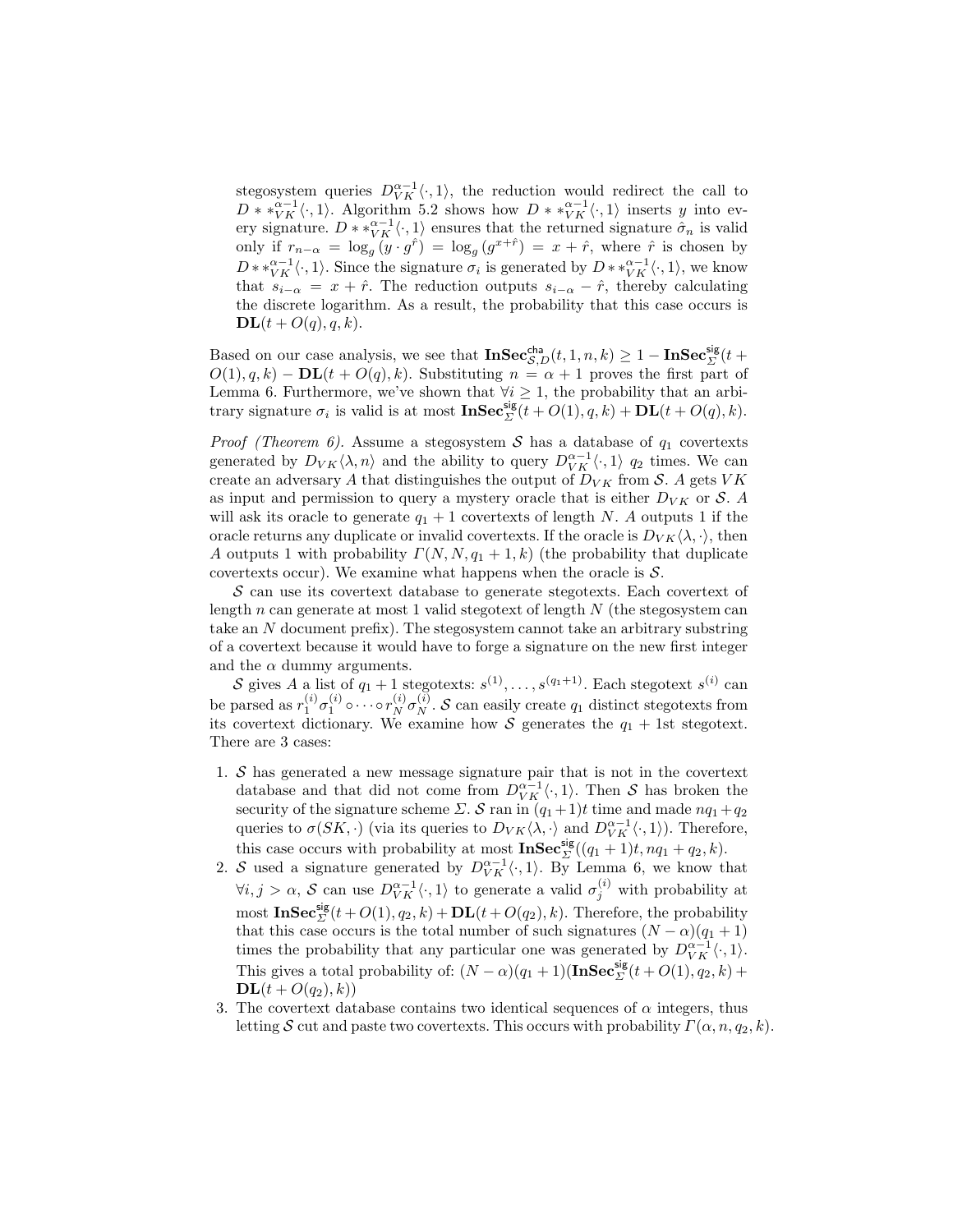Adding up the probabilities from the case analysis above, we get that

$$
\mathbf{Adv}_{\mathcal{S},D}^{\text{cha}}(A,k) \ge 1 - \Gamma(N, N, q_1 + 1, k) - \mathbf{Insec}_{\Sigma}^{\text{sig}}((q_1 + 1)t, nq_1 + q_2, k)
$$
  
 
$$
- (N - \alpha)(q_1 + 1)(\mathbf{Insec}_{\Sigma}^{\text{sig}}(t + O(1), q_2, k) + \mathbf{DL}(t + O(q_2), k))
$$
  
 
$$
- \Gamma(\alpha, n, q_2, k)
$$

A runs in  $O((t+N)(q_1+1))$  time and makes  $q_1+1$  queries of total length  $N(q_1+1)$ . Therefore,  $\text{InSec}_{\mathcal{S},D}^{\text{cha}}(O((t+N)(q_1+1)), q_1+1, N(q_1+1)) \geq \text{Adv}_{\mathcal{S},D}^{\text{cha}}(A, k) \geq$  $1-\nu(k)$  for the negligible function  $\nu$  defined above. This gives us the lower bound of  $1 - \nu(k)$  on the insecurity of S.

## 6 Conclusion

Our results link current theoretical research to real world stegosystems. We show that a stegosystem must assume that its approximation of the covertext distribution is correct. A slight error, or a missed correlation, can lead to almost certain detection. It is impossible to leverage incomplete or incorrect information to somehow create properly distributed covertexts.

# Aknowledgements

Anna Lysyanskaya is supported by NSF CAREER grant CNS-0374661. Mira Meyerovich is supported by a U.S. Department of Homeland Security (DHS) Fellowship under the DHS Scholarship and Fellowship Program and NSF grant CNS-0374661. The DHS Scholarship and Fellowship Program is administered by the Oak Ridge Institute for Science and Education (ORISE) for DHS through an interagency agreement with the U.S Department of Energy (DOE). ORISE is managed by Oak Ridge Associated Universities under DOE contract number DE-AC05-06OR23100. All opinions expressed in this paper are the authors' and do not necessarily reflect the policies and views of NSF, DHS, DOE, or ORISE.

### References

- [AP98] Ross J. Anderson and Fabien AP Petitcolas. On the limits of steganography. IEEE Journal on Selected Areas in Communications, 16(4):474–481, May 1998.
- [BC05] Michael Backes and Christian Cachin. Public-key steganography with active attacks. In Joe Kilian, editor, Theory of Cryptography Conference Proceedings, volume 3378 of LNCS, pages 210–226. Springer Verlag, 2005.
- [Cac98] Christian Cachin. An information-theoretic model for steganography. In David Aucsmith, editor, Proc. 2nd Information Hiding Workshop, volume 1525 of LNCS, pages 306–318. Sprinter Verlag, 1998.
- [DIRR05] Nenad Dedić, Gene Itkis, Leonid Reyzin, and Scott Russell. Upper and lower bounds on black-box steganography. In Joe Kilian, editor, Theory of Cryptography Conference Proceedings, volume 3378 of LNCS, pages 227–244. Springer Verlag, 2005.